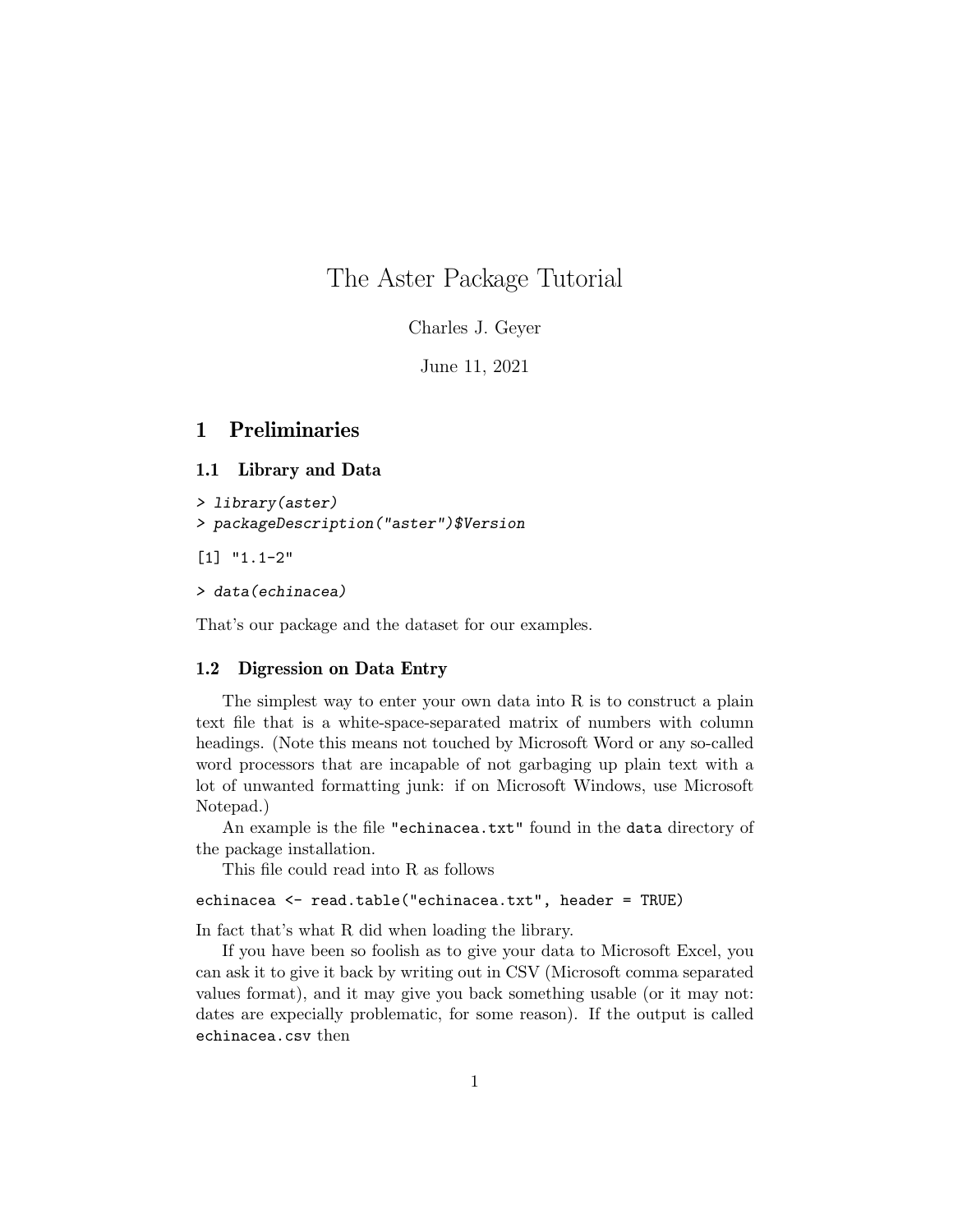echinacea <- read.csv("echinacea.csv")

will read it into R.

#### 1.3 Digression on Data Frames

In either case the R object echinacea created by the data statement or a read.table or read.csv command is what R calls a *data frame*. It prints like a matrix but is really a list of vectors of the same length. The command

```
> names(echinacea)
```

```
[1] "hdct02" "hdct03" "hdct04" "pop" "ewloc" "nsloc" "ld02"
[8] "fl02" "ld03" "fl03" "ld04" "fl04"
```
shows the names of these (vector) variables. The names are the column headings from the input file. Any variables having character values have been coerced to what R calls factors. To see what kind of variable each is we can do

```
> sapply(echinacea, class)
  hdct02 hdct03 hdct04 pop ewloc nsloc ld02
"integer" "integer" "integer" "factor" "integer" "integer" "integer"
    fl02 ld03 fl03 ld04 fl04
"integer" "integer" "integer" "integer" "integer"
```
In the echinacea data set, the variables with numbers in the names are the columns of the response matrix of the aster model.

- The variables  $1d0x$  (where x is a digit) are the survival indicator variables for year  $200x$  (one for alive, zero for dead).
- The variables  $f10x$  are the flowering indicator variables (one for any flowers, zero for none).
- The variables  $hdct0x$  are the inflorescence (flower head) count variables (number of flower heads).

The variables without numbers are other predictors.

 The variables ewloc and nsloc are spatial, east-west and north-south location, respectively.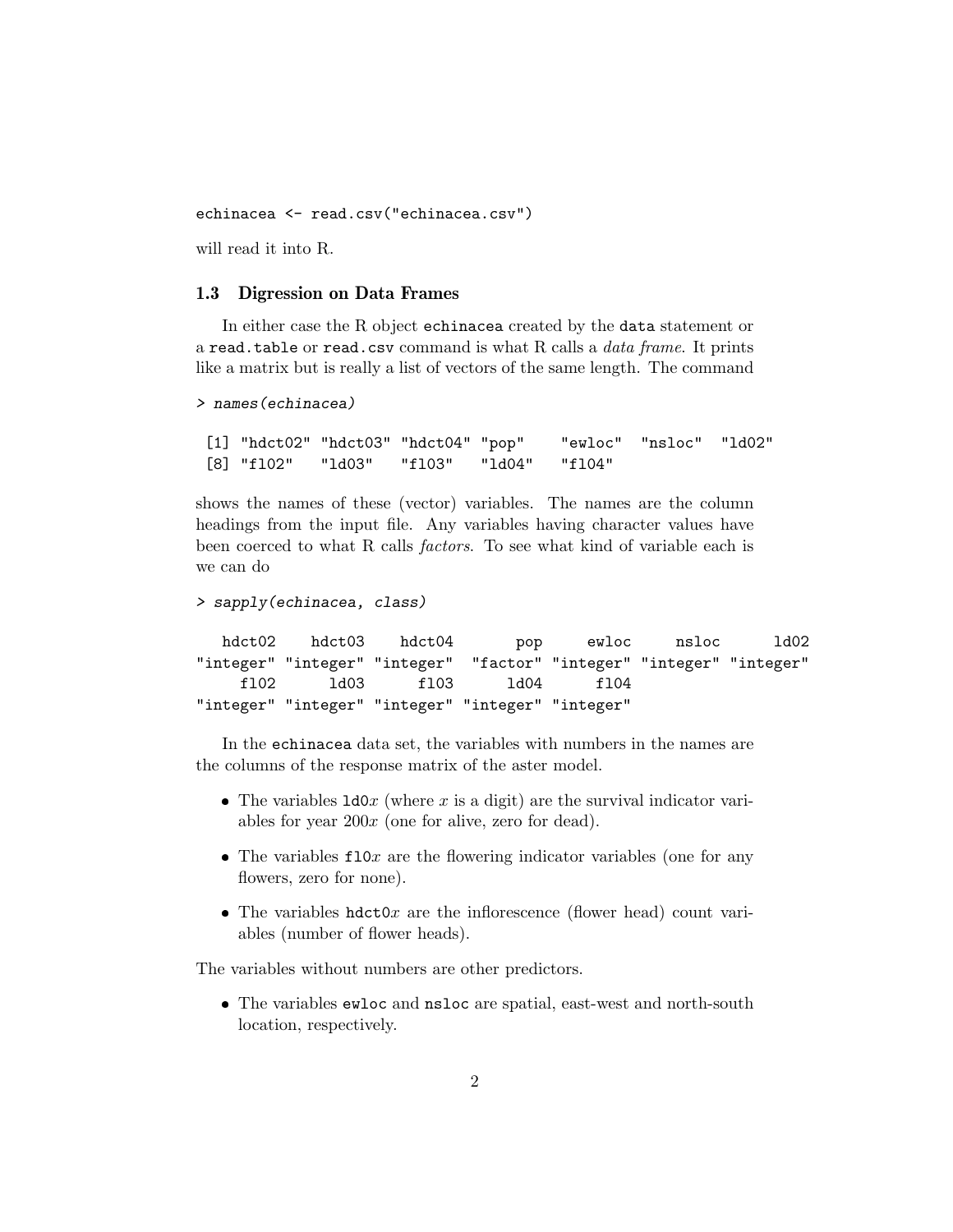The variable pop is the remnant population of origin of the plant, so plants with different values of pop may be more genetically diverse than those with the same values of pop.

The point of recording the data about flowers in two variables  $f10x$  and hdct0x for any given x when the single variable hdct0x contains the same information (because  $f10x = 0$  if and only if  $hdct0x = 0$ ) is because there is no good, simple statistical model for  $hdct0x$  by itself.

As we shall see, it makes sense to model the conditional distribution of  $f10x$  given  $1d0x = 1$  as Bernoulli and it makes sense to model the conditional distribution of hdct0x given  $f10x = 1$  as Poisson conditioned on being nonzero. But it would not make sense to model  $hat{v}x$  given  $ld{v}x = 1$  as Poisson. The case of zero flowers is special and must be modeled separately.

#### 1.4 Digression on Reshape

Standard regression-like modeling requires that the "response" be a vector. The "response" ("data" would be a better name since it plays two roles:  $X_{ip(j)}$  is the sample size for  $X_{ij}$  is a matrix. If we are going to use any of the R apparatus for doing regression-like modeling, in particular if we are going to use the R formula mini-language that allows model specifications like y  $\sim x1 + x2$ , then we need to make the response (the y in the formula) a vector.

There is an R function reshape that does this

```
> vars <- c("ld02", "ld03", "ld04", "fl02", "fl03", "fl04",
+ "hdct02", "hdct03", "hdct04")
> redata <- reshape(echinacea, varying = list(vars),
+ direction = "long", timevar = "varb", times = as.factor(vars),
+ v.names = "resp")
> names(redata)
```
[1] "pop" "ewloc" "nsloc" "varb" "resp" "id"

making a new data frame (in this case redata) that has new variables (all of the same length because they are in the same data frame)

resp which contains all of the data in the variables indicated by the string vars packed into a single vector, the name resp being given by the v.names argument of the reshape function (you could make it anything you like),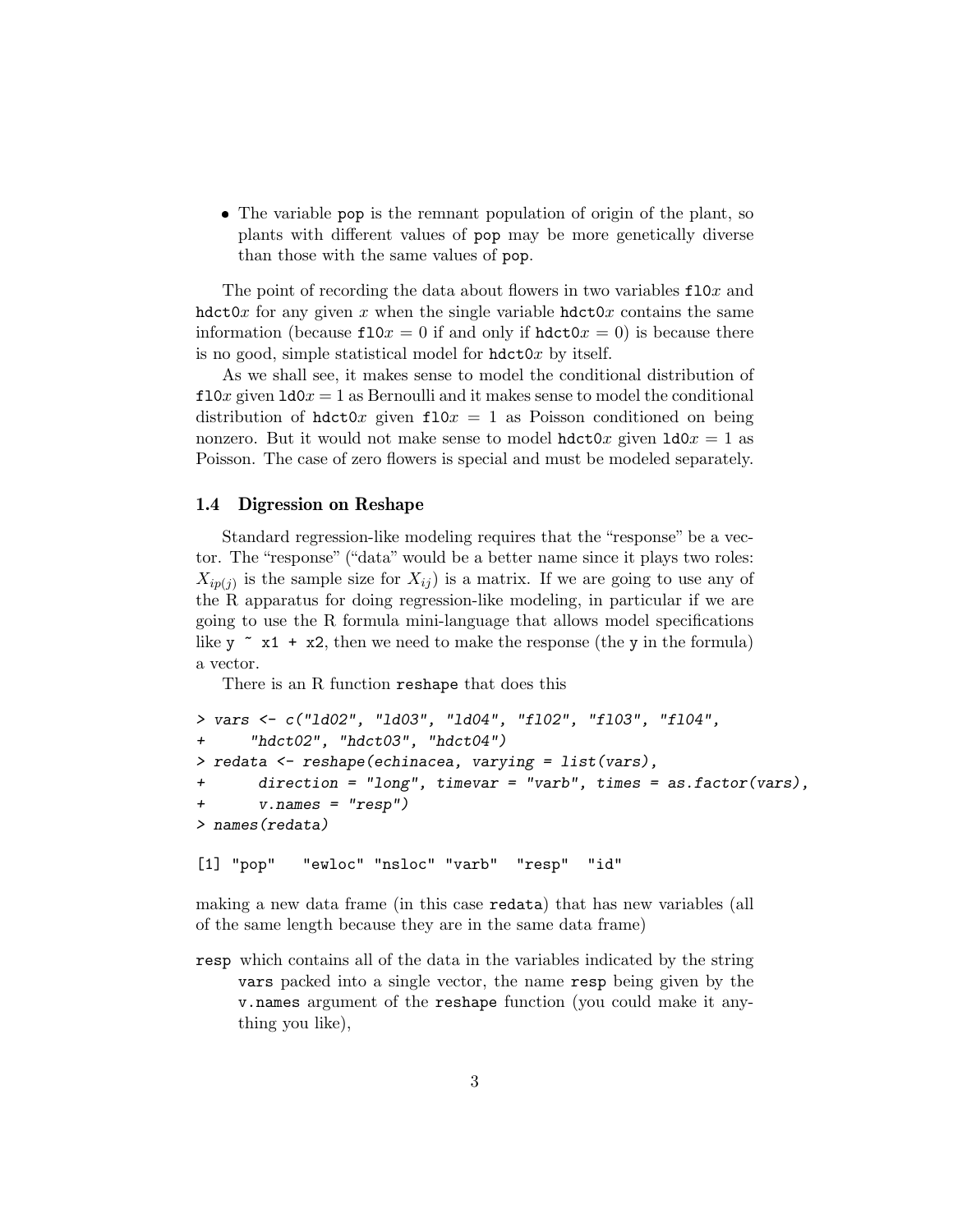- varb which indicates which original variable the corresponding element of resp came from, the name being given by the timevar argument of the reshape function, and
- id which indicates which original individual the corresponding element of resp came from, the name being given by the idvar argument of the reshape function (which we didn't specify, accepting the default value "id").

Warning The variable vars must have the variables listed with parent nodes before child nodes. This doesn't make sense now, but is nessary to satisfy condition (∗) on page 6.

Warning The variable varb in the data frame produced by the reshape function (here called redata) must be a factor.

```
> class(redata$varb)
[1] "factor"
> levels(redata$varb)
[1] "fl02" "fl03" "fl04" "hdct02" "hdct03" "hdct04" "ld02"
[8] "ld03" "ld04"
```
The redata command used above accomplishes this. If the argument

 $times = as.factor(vars)$ 

of the redata function is omitted in the call, then this will not happen and all of the following analysis will be wrong.

Let's look at an example

> redata[42, ]

pop ewloc nsloc varb resp id 42.ld02 SPP -3 7 ld02 1 42

This says that the 42nd row of the data frame redata has response value 1. This is the response for the ld02 original variable (node of the graphical model) and for individual 42 found in row 42 of the original data frame echinacea. The other variables pop, ewloc, and nsloc are what they were in this row of echinacea (for this original individual) and are duplicated as necessary in other rows of redata.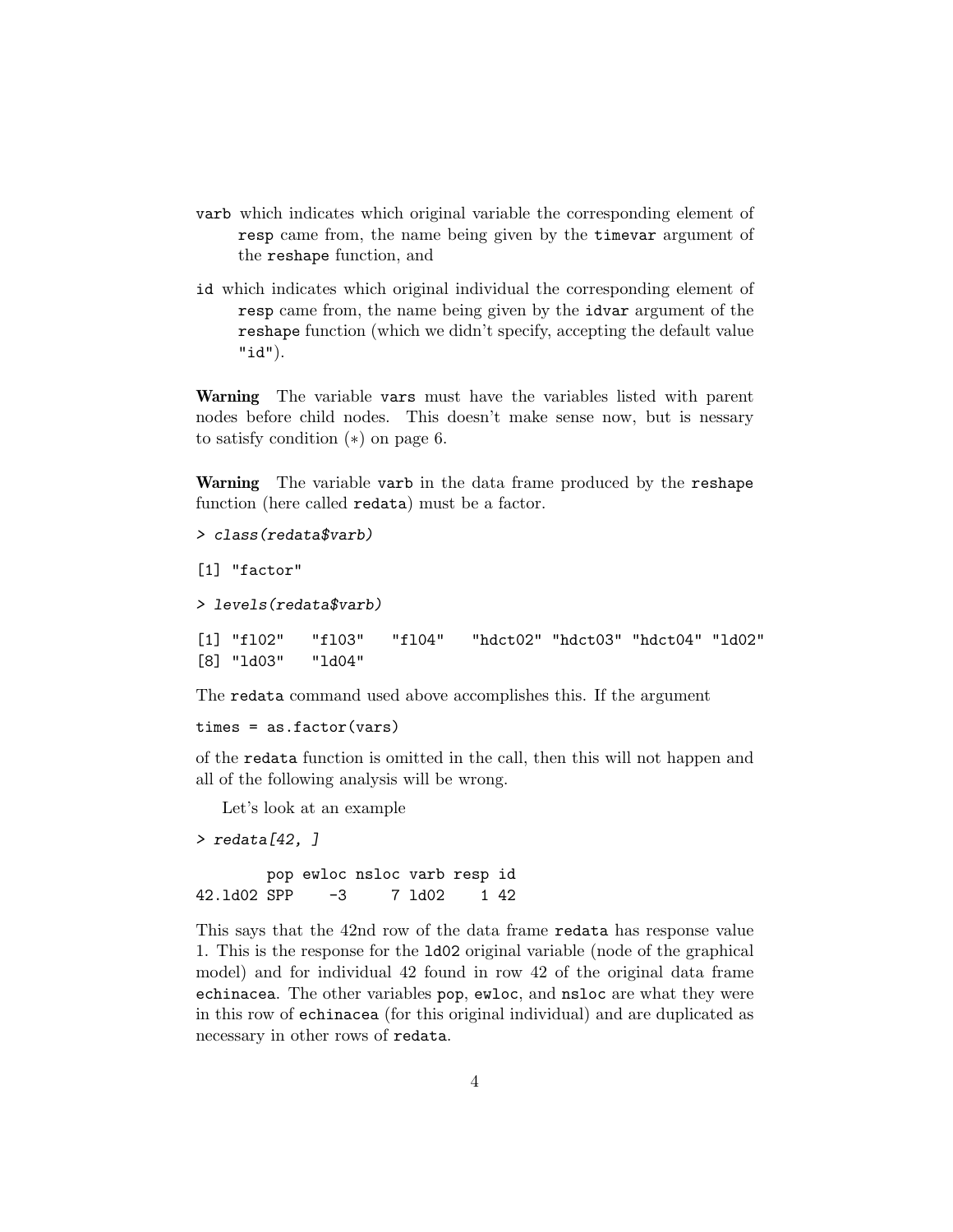## 2 Unconditional Aster Models

Now we are ready to begin discussion of Aster models.

#### 2.1 More Preliminaries

Then more details. We must define a few more variables that determine the structure of the aster model we intend to work with. The variable resp contains only the random data. There is also the non-random data on the root nodes of the dependence graph of the model. For reasons having to do with the way the R formula mini-language works, we usually want this in the same data frame as resp

```
> redata <- data.frame(redata, root = 1)
> names(redata)
[1] "pop" "ewloc" "nsloc" "varb" "resp" "id" "root"
```
This adds a variable root to the data frame and makes all its values one (including for non-root nodes, but those values are ignored by all aster package functions).

We also need two vectors of the same length as the number of nodes in the graph (so they cannot go in the data frame redata), call that length nnode

```
> pred < -c(0, 1, 2, 1, 2, 3, 4, 5, 6)> fam <- c(1, 1, 1, 1, 1, 1, 3, 3, 3)
> sapply(fam.default(), as.character)[fam]
[1] "bernoulli"
[2] "bernoulli"
[3] "bernoulli"
[4] "bernoulli"
```

```
[5] "bernoulli"
```

```
[6] "bernoulli"
```

```
[7] "truncated.poisson(truncation = 0)"
```
- [8] "truncated.poisson(truncation = 0)"
- [9] "truncated.poisson(truncation = 0)"
- pred specifies the predecessor structure of the graph. With the original variables indexed from 1 to nnode, in the order that they appear in the variable vars defined above and supplied as the varying argument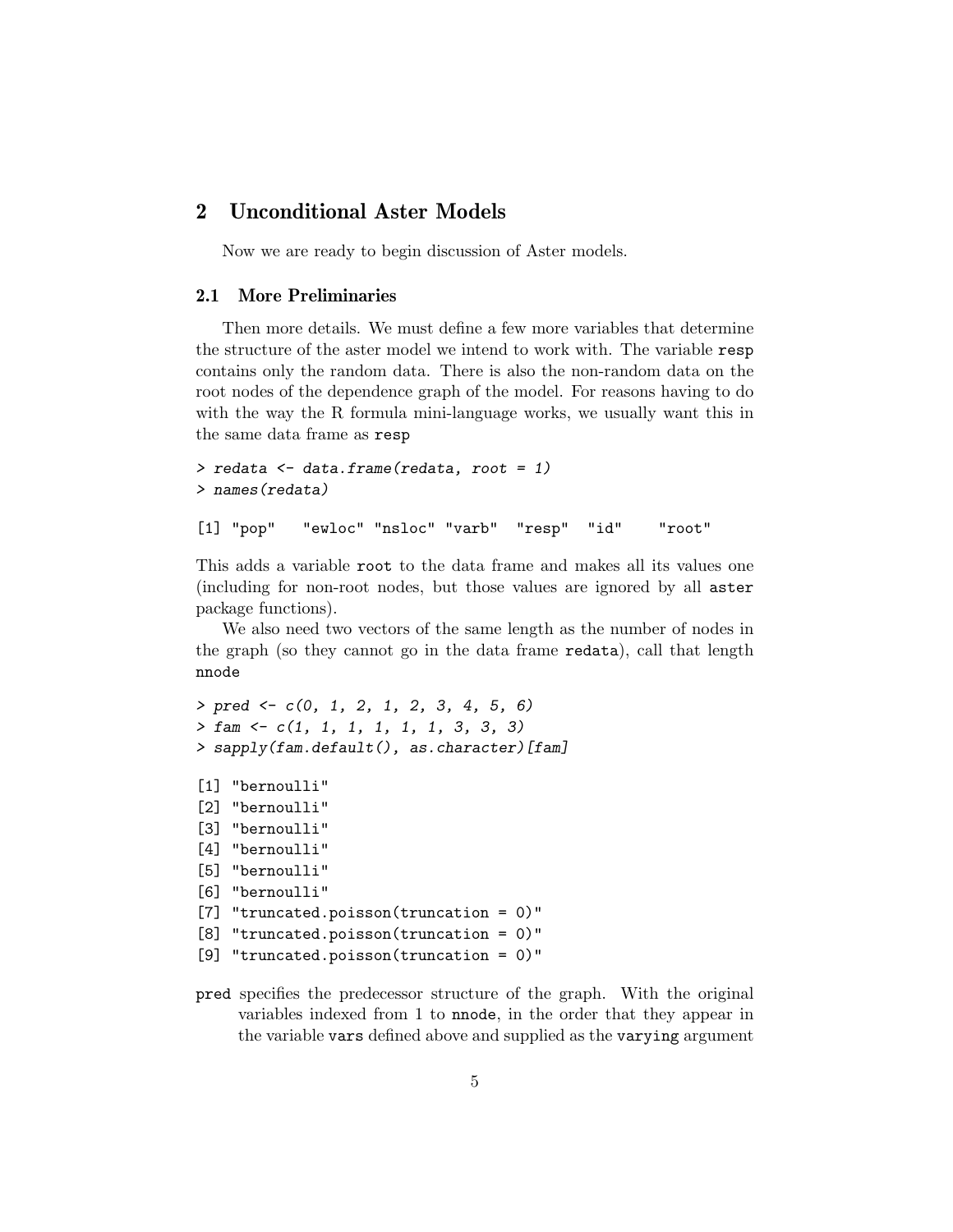to the reshape function, pred[j] gives the index of the predecessor of node j. In order to make it obvious that pred specifies an acyclic graph, we require

$$
all(pred < seq(along = pred))
$$
\n
$$
(*)
$$

hold. If  $pred[j] == 0$  this indicates j indexes a root node (no predecessor).

fam specifies the one-parameter exponential families for the nodes: fam[j] gives the index of the family for node j, the index being for the list of family specifications that is supplied to model fitting functions, the default being the list returned by fam.default().

Comment Using an index vector rather than a character vector for fam is definitely not the R way. But having decided to make pred an index vector, the same seemed natural for fam.

The reason for using an index vector for  $pred$  is so the condition  $(*)$ makes sense. The original variables must be related to their order in the data frame redata in any case.

This may change in the future, but that's the way it is for now.

### 2.2 Fitting a Model

We are finally ready to fit a model.

```
> aout1 <- aster(resp ~ varb + nsloc + ewloc + pop,
+ pred, fam, varb, id, root, data = redata)
> summary(aout1, show.graph = TRUE)
Call:
aster.formula(formula = resp \tilde{ } varb + nsloc + ewloc + pop, pred = pred,
   fam = fam, varvar = varb, idvar = id, root = root, data = redata)
Graphical Model:
variable predecessor family
ld02 root bernoulli
ld03 ld02 bernoulli
ld04 ld03 bernoulli
fl02 ld02 bernoulli
```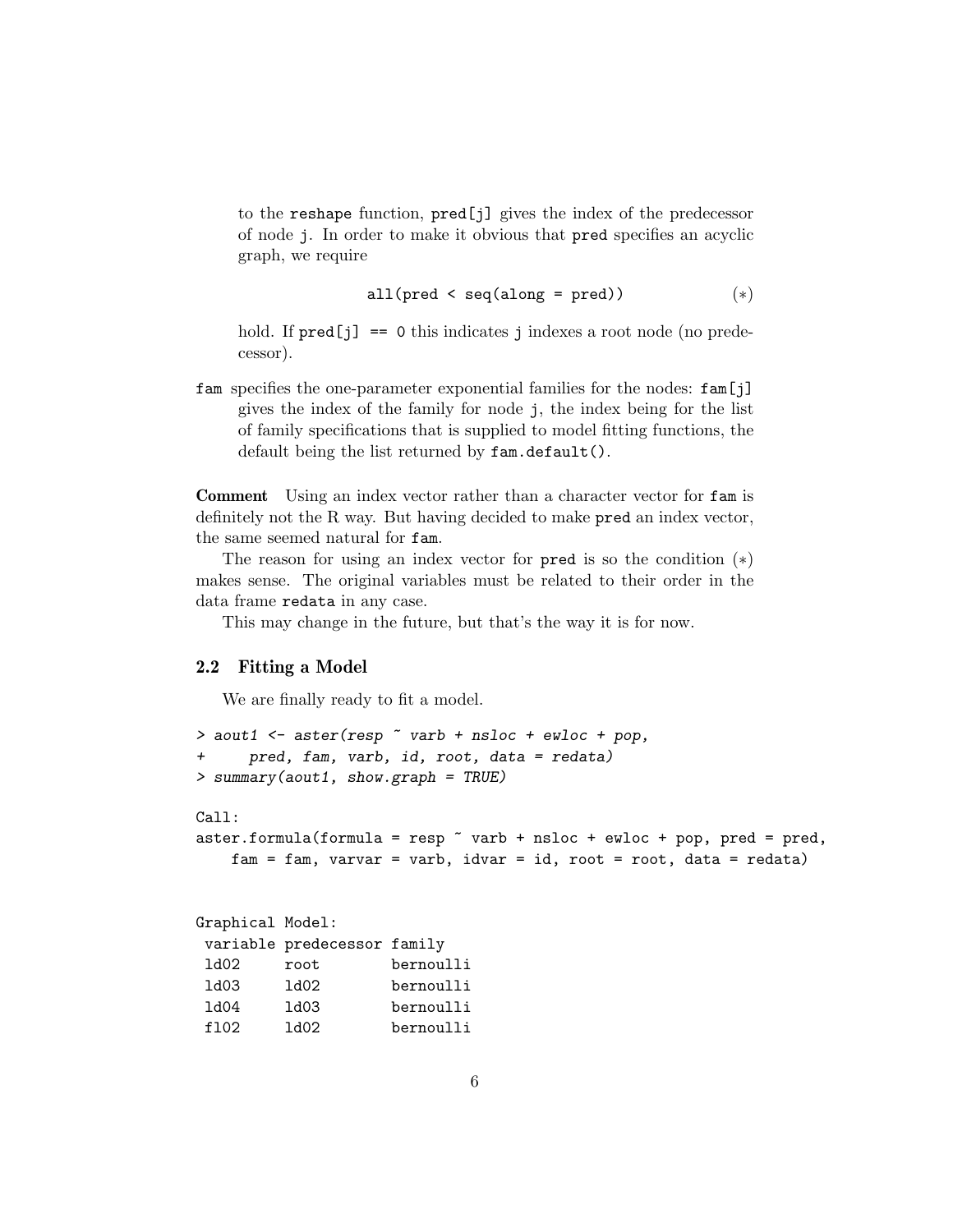| ⊥⊥∪⊖                                                             | ⊥u∪o                   | DETIIOATTI                                            |  |  |  |
|------------------------------------------------------------------|------------------------|-------------------------------------------------------|--|--|--|
| f104                                                             | 1d04                   | bernoulli                                             |  |  |  |
| hdct02                                                           | f102                   | $truncated.poisson(truncation = 0)$                   |  |  |  |
| hdct03                                                           | f103                   | $truncated.poisson(truncation = 0)$                   |  |  |  |
| hdct04<br>f104                                                   |                        | $truncated.poisson(truncation = 0)$                   |  |  |  |
|                                                                  |                        |                                                       |  |  |  |
|                                                                  |                        | Estimate Std. Error z value $Pr(>  z )$               |  |  |  |
|                                                                  | (Intercept) -0.888113  | $0.184006 - 4.827$ 1.39e-06 ***                       |  |  |  |
|                                                                  |                        | varbf103 -0.329497 0.265611 -1.241 0.21478            |  |  |  |
|                                                                  |                        | varbf104 -0.355326 0.241242 -1.473 0.14078            |  |  |  |
|                                                                  |                        | varbhdct02  1.174051  0.249520  4.705  2.54e-06 ***   |  |  |  |
|                                                                  | varbhdct03    1.191939 | $0.200166$ 5.955 2.60e-09 ***                         |  |  |  |
|                                                                  |                        | varbhdct04  1.704852  0.185538  9.189  < 2e-16 ***    |  |  |  |
| varbld02                                                         | -0.122959              | $0.311876 -0.394 0.69339$                             |  |  |  |
|                                                                  |                        | varbld03   1.638747   0.392935   4.171   3.04e-05 *** |  |  |  |
| varbld04                                                         | 4.084487               | 0.330810<br>$12.347 \div 2e-16$ ***                   |  |  |  |
| nsloc                                                            | 0.013684               | $0.001733$ 7.895 2.91e-15 ***                         |  |  |  |
|                                                                  | ewloc 0.006003         | $0.001727$ 3.475 0.00051 ***                          |  |  |  |
|                                                                  | popEriley -0.052273    | $0.053504 -0.977 0.32857$                             |  |  |  |
|                                                                  | popLf $-0.046125$      | $0.056892 -0.811 0.41751$                             |  |  |  |
|                                                                  | popNWLF -0.061712      | $0.051028 -1.209 0.22652$                             |  |  |  |
|                                                                  | popNessman -0.124857   | $0.070894 -1.761$<br>$0.07821$ .                      |  |  |  |
|                                                                  | popSPP 0.036007        | $0.054506$ 0.661<br>0.50887                           |  |  |  |
|                                                                  | popStevens -0.084581   | $0.054256 - 1.559$<br>0.11901                         |  |  |  |
|                                                                  |                        |                                                       |  |  |  |
| 0 '***' 0.001 '**' 0.01 '*' 0.05 '.' 0.1 ' ' 1<br>Signif. codes: |                        |                                                       |  |  |  |

The show.graph = TRUE makes the table about the graph structure in the printout. You always want to look at that carefully once, since it tells you whether you have gotten it right. But (unless you change redata, pred, or fam) it won't change thereafter. Hence the default is to not print it.

Interpretation. From looking at the "signif. stars" it looks like pop is not significant. But you're not supposed to use "signif. stars" that way. Any use of more than one "signif. star" per model fit is multiple testing without correction and may be highly misleading. Wise users put

> options(show.signif.stars = FALSE)

fl03 ld03 bernoulli

in their .Rprofile file so they aren't even tempted to foolishness by them. The R default is to print them, so that's what summary.aster does too.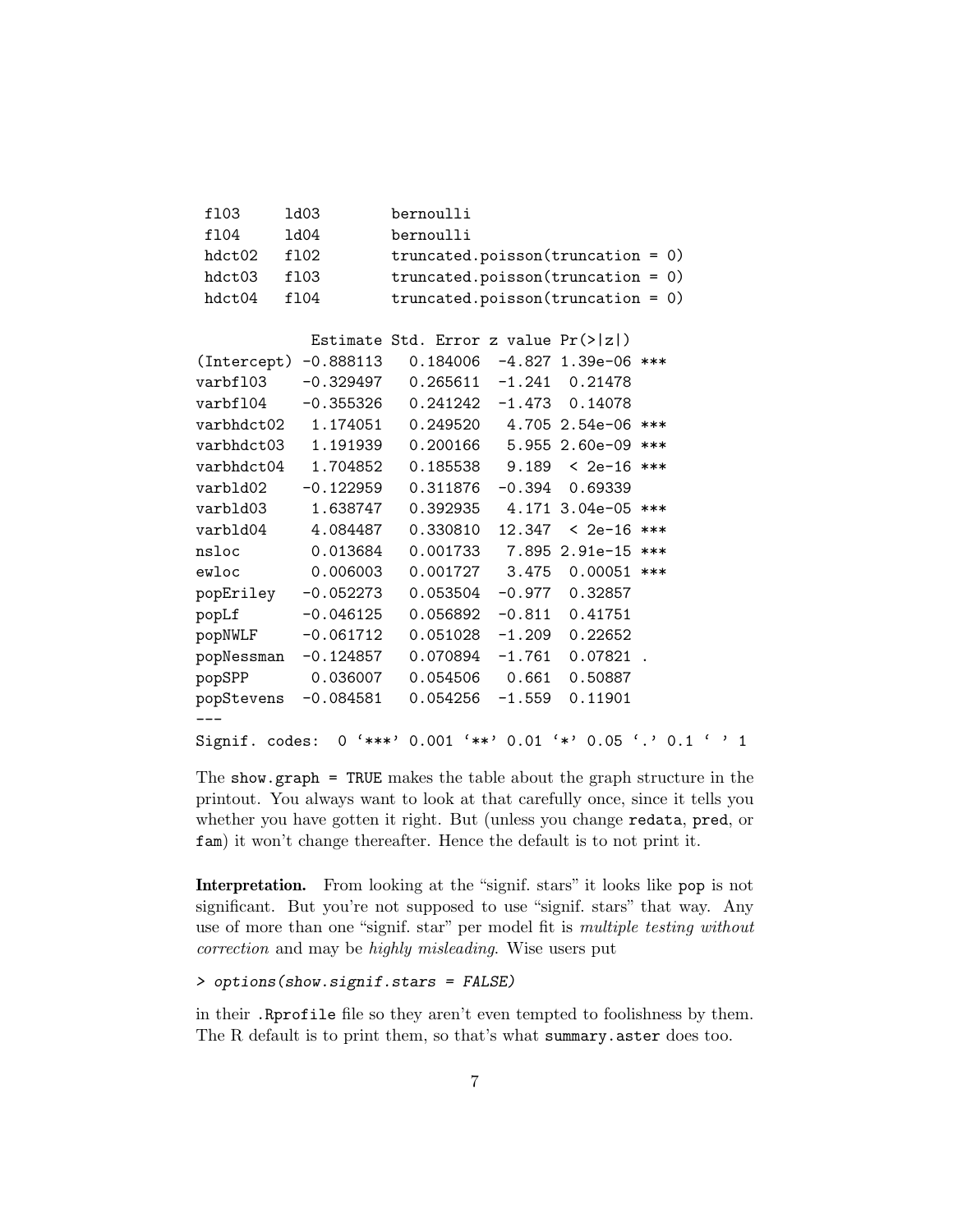#### 2.3 Model Comparison

The right way to compare models is with a likelihood ratio test. To do that, you must fit two models. So here's another.

```
> aout2 \leq aster(resp \sim varb + nsloc + ewloc,
+ pred, fam, varb, id, root, data = redata)
Now we can compare them with
> anova(aout2, aout1)
Analysis of Deviance Table
Model 1: resp \tilde{ } varb + nsloc + ewloc
Model 2: resp ~ varb + nsloc + ewloc + pop
  Model Df Model Dev Df Deviance P(>|Chi|)
1 11 -2747.9
2 17 -2734.4 6 13.515 0.03554
```
So much for making inferences from a bunch of signif. stars! Not one of the signif. stars for the pop dummy variables in the printout for aout1 was anywhere near as significant as the likelihood ratio test  $p$ -value here. See what we mean?

Warning (copied from the anova.aster help page)

The comparison between two or more models ... will only be valid if they are (1) fitted to the same dataset, (2) models are nested, (3) models are of the same type (all conditional or all unconditional), (4) have the same dependence graph and exponential families. None of this is currently checked.

You're not likely to botch (1) or (4). Just make sure you use the same data frame and the same pred and fam. If you're a little careful, you won't botch (3). We haven't done conditional models yet (see Section 4), but when we do, those models shouldn't be mixed with unconditional models. It's mixing apples and oranges. The hard condition to always obey is (2). One must be sure that the column space of the model matrix of the big model (aout1\$modmat) contains the column space of the model matrix of the small model (aout2\$modmat), but that is much easier checked by the computer than by you.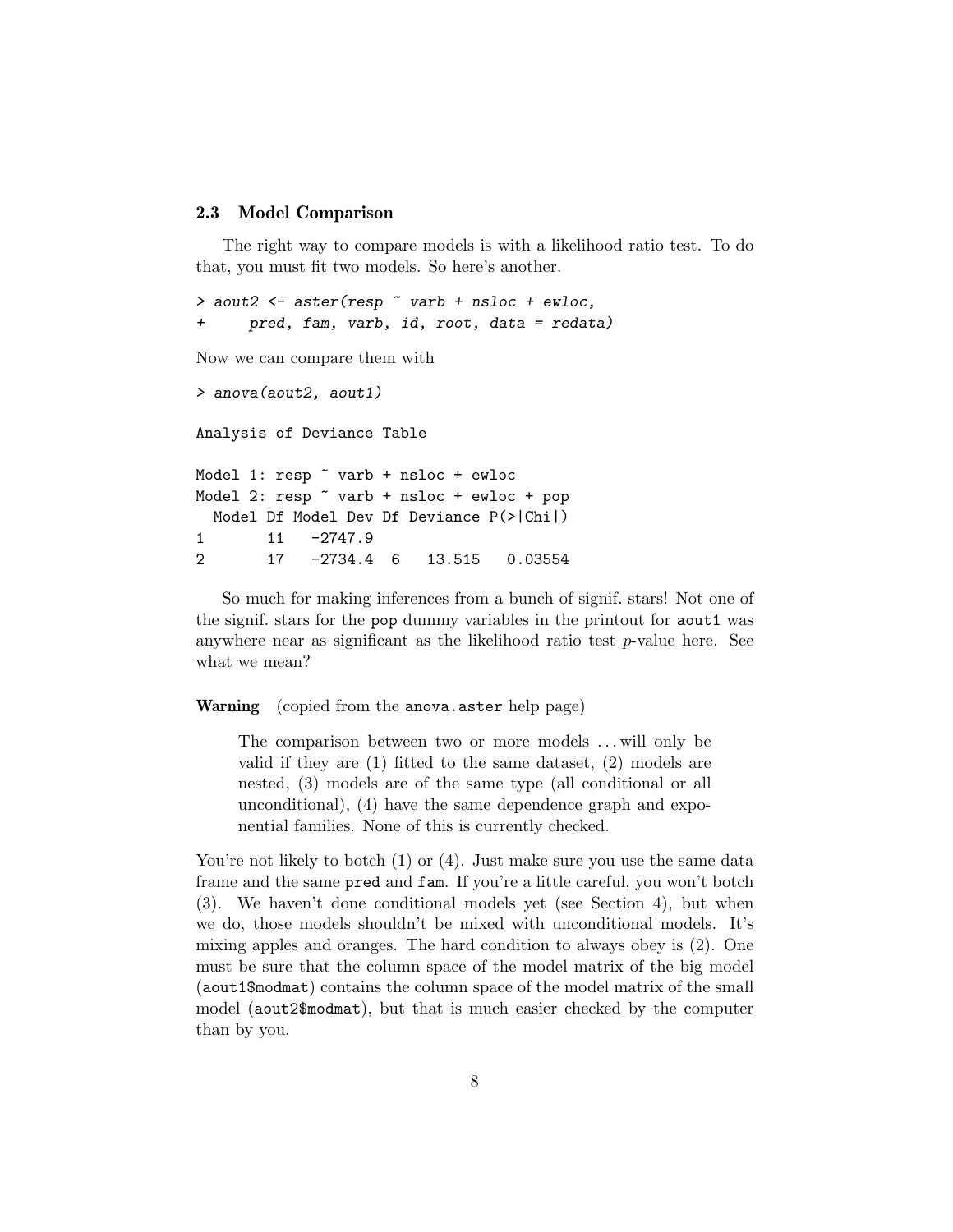Comment So perhaps the computer should check all this, despite none of the R anova functions doing so. It would take time, enough for one linear regression per column of the model matrix of the small model, but it would add safety. The  $R/C/$ Unix way (a. k. a., worse is better) is to not check and let the user worry about it.

Anyway (as the warning says) anova.aster and anova.asterlist currently do not check. The user must make sure the models are nested (otherwise the comparison is theoretically rubbish).

### 2.4 Models Based on Pseudo-Covariates

In a sense the "covariate" variable varb is already a pseudo-covariate. It's not a measured variable. It's an artifice we use to overcome the limitations of the R formula mini-language insisting that the "response" be a vector, rather than a matrix with heterogenous columns (like it really is).

In this section we use more artifice. The variables of interest, the best surrogates of Darwinian fitness, are the hdct variables. We want to look that the interaction of pop with those variables. So first we have to create the relevant dummy variable.

```
> hdct <- grep("hdct", as.character(redata$varb))
> hdct <- is.element(seq(along = redata$varb), hdct)
> redata <- data.frame(redata, hdct = as.integer(hdct))
> names(redata)
```
[1] "pop" "ewloc" "nsloc" "varb" "resp" "id" "root" "hdct"

This is tricky. The variable redata\$varb is a factor, which means it is really numeric (an index vector) under the hood, even though it prints as a character string. The expression as.character(redata\$varb) turns these numeric values into strings. Then the grep function returns the *indices* of the elements of varb whose string forms contain "hdct". The next statement converts these to TRUE or FALSE. The third statement converts these to one and zero, and makes them the variable hdct in the data frame redata. You might not think of such an R-ish way to do this, but if you want to use such a variable in modeling, you must create it somehow.

Now we can fit an interaction term.

```
> aout3 <- aster(resp \tilde{ } varb + nsloc + ewloc + pop * hdct,
      pred, fam, varb, id, root, data = redata)
> summary(aout3)
```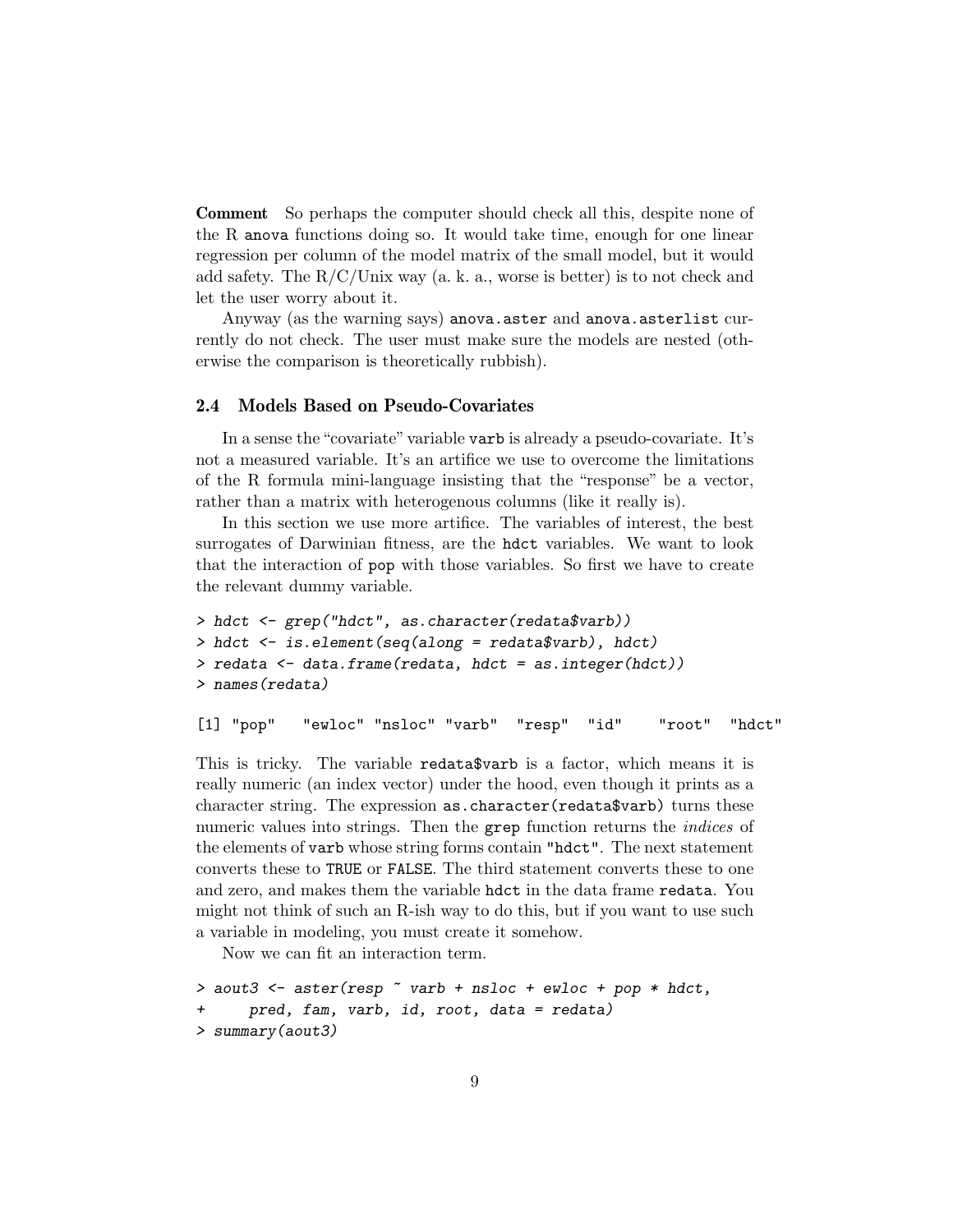Call: aster.formula(formula = resp  $\tilde{ }$  varb + nsloc + ewloc + pop \* hdct, pred = pred, fam = fam, varvar = varb, idvar = id, root = root, data = redata)

|                  |             | Estimate Std. Error z value $Pr(> z )$ |        |                     |
|------------------|-------------|----------------------------------------|--------|---------------------|
| (Intercept)      | $-1.042324$ | $0.216993 -4.804$ 1.56e-06             |        |                     |
| varbf103         | $-0.328716$ | 0.264185                               |        | $-1.244$ 0.213403   |
| varbf104         | $-0.339642$ | 0.239818                               |        | $-1.416$ 0.156702   |
| varbhdct02       | 1.455401    | 0.323007                               |        | 4.506 6.61e-06      |
| varbhdct03       | 1.473010    | 0.287024                               |        | 5.132 2.87e-07      |
| varbhdct04       | 1.984495    | 0.277131                               |        | 7.161 8.02e-13      |
| varbld02         | $-0.126333$ | 0.312215                               |        | $-0.405$ 0.685747   |
| varbld03         | 1.620832    | 0.393076                               |        | 4.123 3.73e-05      |
| varbld04         | 4.049220    | 0.330949                               | 12.235 | < 2e-16             |
| nsloc            | 0.013538    | 0.001727                               |        | 7.838 4.59e-15      |
| ewloc            | 0.005990    | 0.001724                               |        | 3.474 0.000513      |
| popEriley        | 0.332627    | 0.152129                               |        | 2.186 0.028780      |
| popLf            | 0.318859    | 0.162391                               |        | 1.964 0.049584      |
| popNWLF          | 0.017505    | 0.142818                               |        | 0.123 0.902449      |
| popNessman       | 0.211191    | 0.187665                               |        | 1.125 0.260435      |
| popSPP           | 0.168390    | 0.156462                               |        | 1.076 0.281822      |
| popStevens       | $-0.083259$ | 0.150749                               |        | $-0.552$ 0.580741   |
| popEriley:hdct   | $-0.717275$ | 0.259529                               |        | $-2.764$ 0.005714   |
| popLf:hdct       | $-0.678378$ | 0.278899                               |        | $-2.432$ 0.015001   |
| popNWLF:hdct     | $-0.127151$ | 0.241487                               |        | $-0.527$ 0.598518   |
| popNessman: hdct | $-0.673876$ | 0.354761                               |        | $-1.900$ 0.057496   |
| popSPP:hdct      | $-0.238292$ | 0.258664                               |        | $-0.921$ $0.356924$ |
| popStevens: hdct | 0.027072    | 0.256538                               |        | 0.106 0.915956      |
|                  |             |                                        |        |                     |

Original predictor variables dropped (aliased) hdct

Comment The dropped (aliased) means just what it says. The R formula mini-language does not deal correctly with pseudo-covariates like this and thinks it should put (a dummy variable for) hdct in the model, but that is aliased with the sum of (the dummy variables for) varbhdct02, varbhdct03, and varbhdct04, so the aster function drops it, but not silently (so the user is not surprised).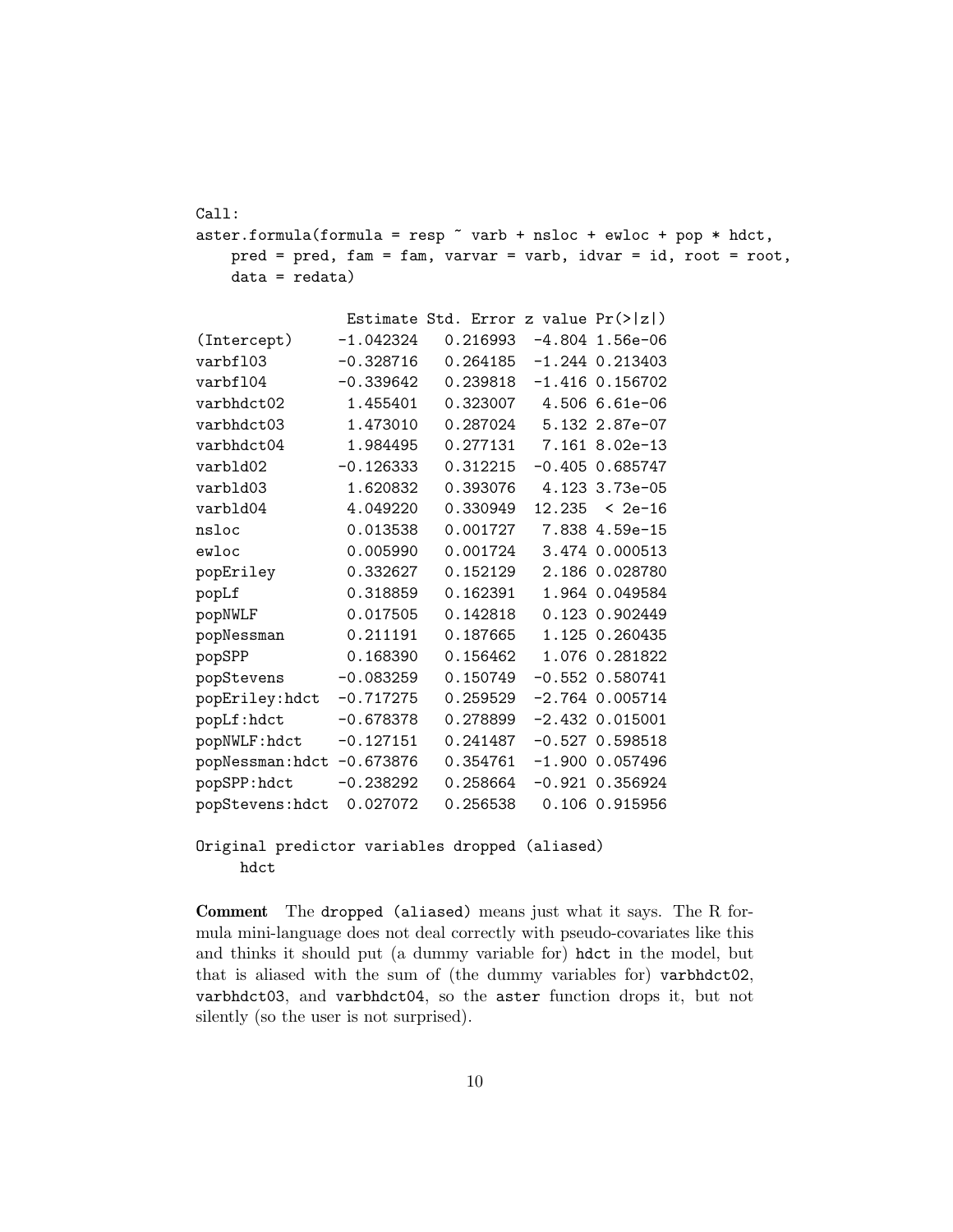It turns out this is not the model we wanted to fit. We didn't want population main effects,  $popEriley$  and so forth, in addition to the population interaction effects popEriley:hdct and so forth. We only wanted pop to have effects at the hdct level. Here's how we do that

```
> aout4 <- aster(resp \tilde{ } varb + nsloc + ewloc + pop * hdct - pop,
+ pred, fam, varb, id, root, data = redata)
> summary(aout4)
Call:
aster.formula(formula = resp \tilde{ } varb + nsloc + ewloc + pop * hdct -
   pop, pred = pred, fam = fam, varvar = varb, idvar = id, root = root,
   data = redata)Estimate Std. Error z value Pr(>|z|)
(Intercept) -0.922313 0.178183 -5.176 2.26e-07
varbfl03 -0.328488 0.265142 -1.239 0.215377
varbfl04 -0.349519 0.240775 -1.452 0.146601
varbhdct02 1.267123 0.258014 4.911 9.06e-07
varbhdct03 1.284265 0.210824 6.092 1.12e-09
varbhdct04 1.797630 0.197099 9.120 < 2e-16
varbld02 -0.144176 0.311742 -0.462 0.643733
varbld03 1.621541 0.392815 4.128 3.66e-05
varbld04 4.070145 0.330729 12.307 < 2e-16
nsloc 0.013600 0.001729 7.867 3.64e-15
ewloc 0.006473 0.001725 3.753 0.000174
popEriley:hdct -0.173902 0.089753 -1.938 0.052676
popLf:hdct -0.157706 0.096580 -1.633 0.102490
popNWLF:hdct -0.109268 0.083325 -1.311 0.189740
popNessman:hdct -0.315681 0.139822 -2.258 0.023962
popSPP:hdct 0.023541 0.086552 0.272 0.785630
popStevens:hdct -0.127403 0.089518 -1.423 0.154677
Original predictor variables dropped (aliased)
```
hdct

and here's the ANOVA (analysis of deviance, log likelihood ratio test) table for these models

> anova(aout2, aout4, aout3)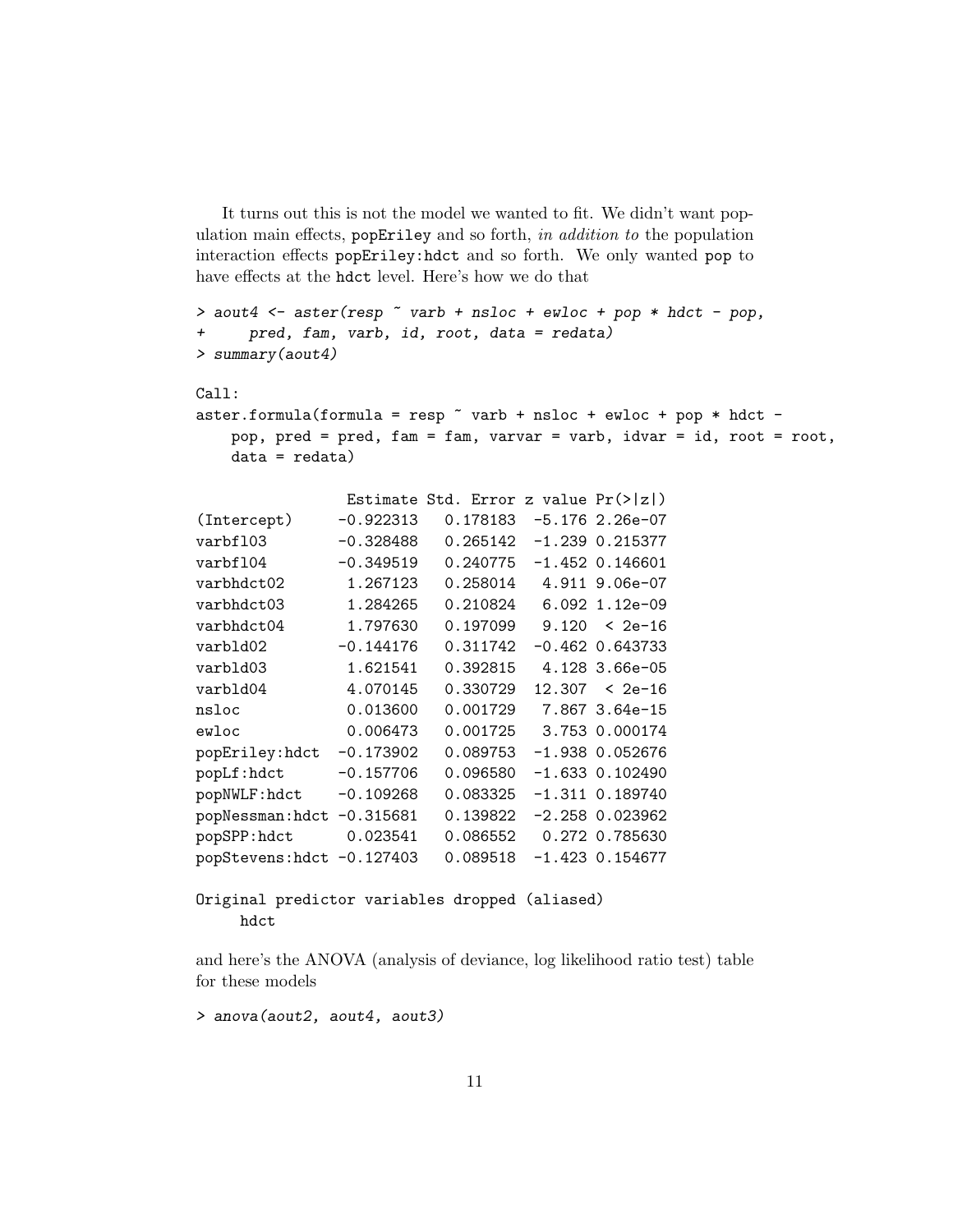```
Analysis of Deviance Table
Model 1: resp ~ varb + nsloc + ewloc
Model 2: resp \tilde{ } varb + nsloc + ewloc + pop * hdct - pop
Model 3: resp ~ varb + nsloc + ewloc + pop * hdct
 Model Df Model Dev Df Deviance P(>|Chi|)
1 11 -2747.9
2 17 -2731.9 6 15.947 0.0140395
3 23 -2707.9 6 24.043 0.0005129
```
Comment When I did this the first time, I made the mistake of trying to put model aout1 between aout2 and aout4, but that's the mistake we were warned about above! The models **aout2** and **aout4** are not nested! (This is obvious when you see they have the same degrees of freedom, and even more so when you think about the dummy variables they contain.) The only warning I got was about using zero degrees of freedom in a chi-square, not a warning about non-nested models. Be careful! (This warning goes for all uses of anova in R. It's not only a problem with anova.aster.)

Comment That's all for modeling of unconditional aster models. Note that these are not the spatial effects that were judged the best fitting in the paper. See the tech report (http://www.stat.umn.edu/geyer/aster/) for details.

## 3 Prediction

Once you have an aster model, it is a natural question to ask what it means. The anova tests give some information about this (which models fit better and which fit worse), but there is a lot more to statistics than hypothesis tests.

The other standard thing to do with regression-like models is to make confidence intervals for parameters. For reasons that don't make any sense in the context of aster models, the function that does this is a method of the predict generic function (the reason is that for linear models only, this function does both confidence intervals and so-called prediction intervals).

With aster models we have a larve variety of parameters to "predict". Every aster model comes with five different parameterizations

 $\beta$  the regression coefficient vector,

 $\theta$  the conditional canonical parameter vector,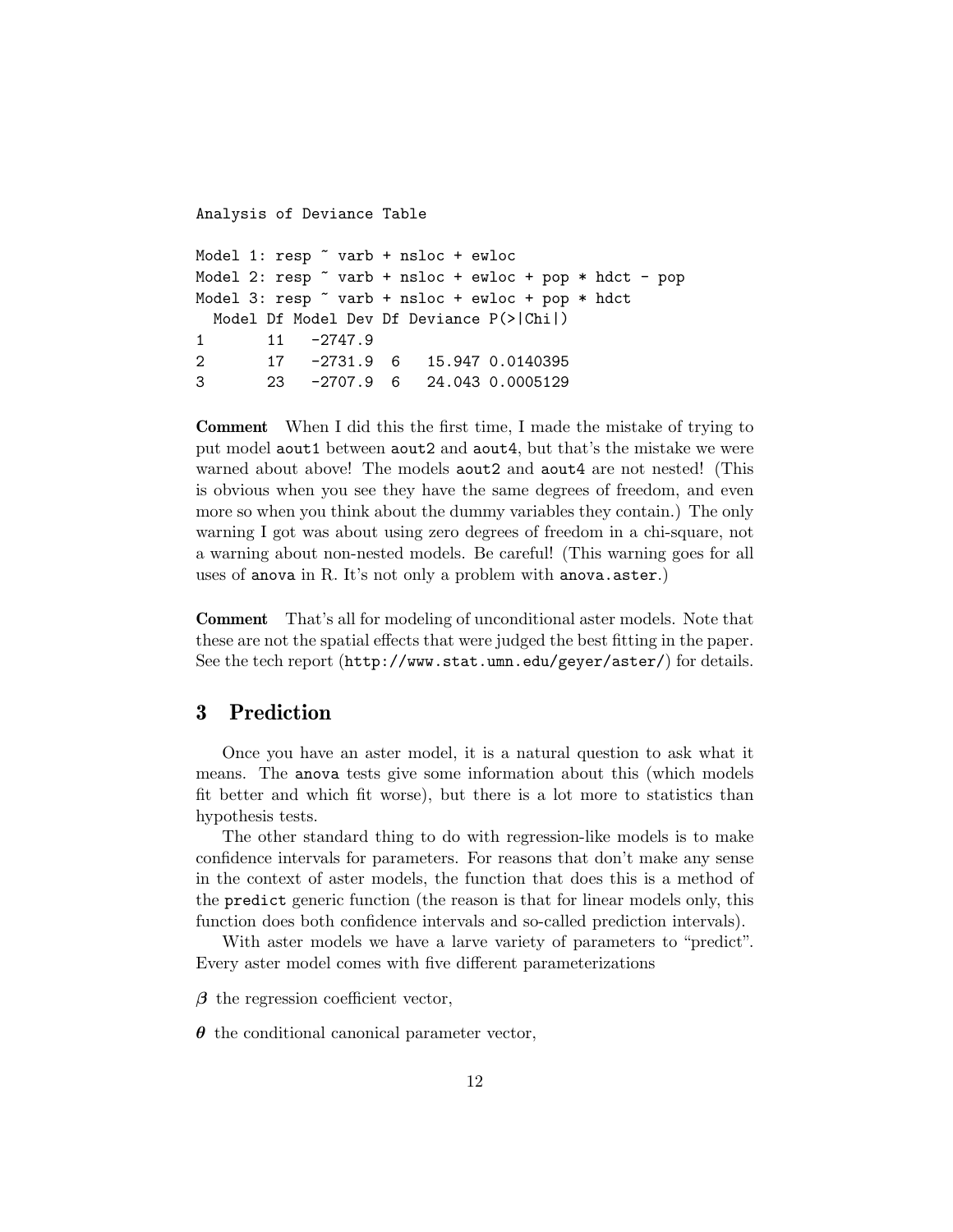$\varphi$  the unconditional canonical parameter vector,

- $\xi$  the conditional mean value parameter vector, and
- $\tau$  the unconditional mean value parameter vector.

#### 3.1 Regression Coefficients

The package provides no special support for confidence intervals about regression coefficients because of the dictum

Regression coefficients are meaningless. Only probabilities and expectations are meaningful.

In further support of the meaninglessness of regression coefficients note that two models specified by different model matrices that have the same column spaces are essentially the same model. The MLE regression coefficients will be different, but the MLE of  $\theta$ ,  $\varphi$ ,  $\xi$ , and  $\tau$  are identical for both models, as are predicted probabilities of all events and predicted expectations of all random variables. Once you understand that, how can you reify regression coefficients?

#### 3.2 Using the Summary

Nevertheless, now that we have had our tendentious rant, we do tell you how to make confidence intervals for betas. The summary function gives standard errors, so one way is

```
> conf.level <- 0.95
> crit <- qnorm((1 + conf.length) / 2)> fred <- summary(aout4)
> dimnames(fred$coef)
[1][1] "(Intercept)" "varbfl03" "varbfl04"
 [4] "varbhdct02" "varbhdct03" "varbhdct04"
 [7] "varbld02" "varbld03" "varbld04"
[10] "nsloc" "ewloc" "popEriley:hdct"
[13] "popLf:hdct" "popNWLF:hdct" "popNessman:hdct"
[16] "popSPP:hdct" "popStevens:hdct"
\lceil[2]]
[1] "Estimate" "Std. Error" "z value" "Pr(>|z|)"
```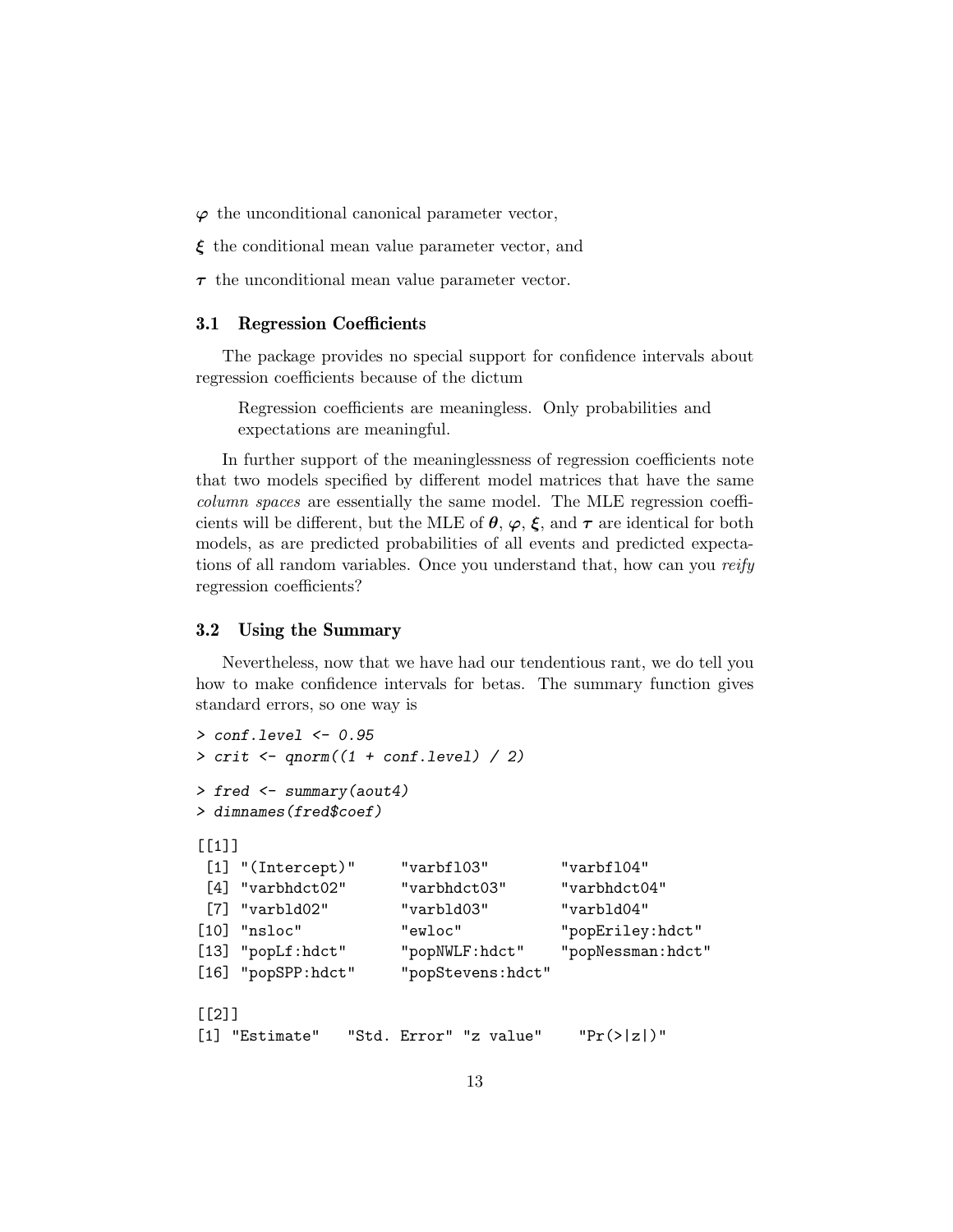```
> fred$coef["popEriley:hdct", "Estimate"] +
+ c(-1, 1) * crit * fred$coef["popEriley:hdct", "Std. Error"]
[1] -0.349813543 0.002010091
```
This gives an asymptotic (large sample) 95% confidence interval for the unknown true regression coefficient for the dummy variable popEriley:hdct (assuming this model is correct!)

#### 3.3 Using Fisher Information

Those who know master's level theoretical statistics, know the standard error here is based on inverse Fisher information, which is found in the output of aster. So another way to do the same interval is

```
> aout4$coef[12] + c(-1, 1) * crit * sqrt(solve(aout4$fish)[12, 12])
```
[1] -0.349813543 0.002010091

### 3.4 Using Fisher Information (Continued)

The reason for even mentioning Fisher information is that it is essential if you want to make any other intervals for betas other than the ones summary.aster helps with. For example, suppose you want an interval for  $\beta_{12} - \beta_{13}$ . How do you do that?

```
> inv.fish.info <- solve(aout4$fish)
> (aout4$coef[12] - aout4$coef[13]) + c(-1, 1) * crit *
+ sqrt(inv.fish.info[12, 12] + inv.fish.info[13, 13] - 2 * inv.fish.info[12, 13])
```
[1] -0.1726329 0.1402422

If that doesn't make sense, you'll have to review your master's level theory notes. We can't explain everything. But fortunately, if you understand the meaninglessness of regression coefficients, you'll never want to do that anyway.

### 3.5 Canonical Parameters

Canonical parameters are only slightly less meaningless than regression coefficients. They still aren't probabilities and expectations that have real world meaning. However, predict.aster does give support for "predicting" canonical parameters.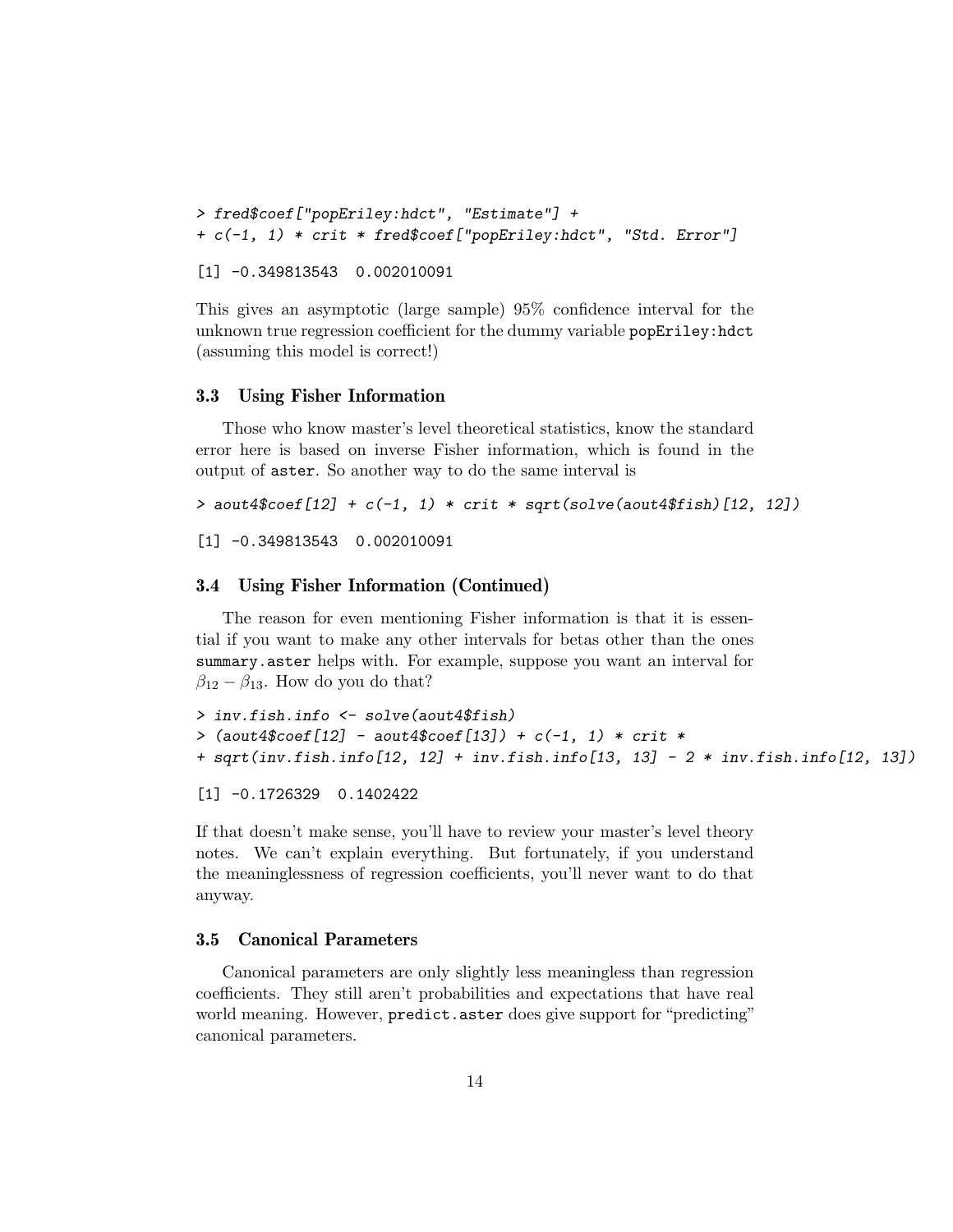There are, however a huge number of canonical parameters, one for each individual and node of the graphical model (same goes for mean value parameters). There are two ways we simplify the situation (both are standard in doing regression "predictions")

- predict only for one (or a few) hypothetical or real "new" individuals and
- predict a linear functional of the parameter.

For the former we "predict" using a new model matrix whose entries refer to the "new" individuals rather than the "old" ones we used to fit the data. For the latter we predict  $\mathbf{A}'\mathbf{\zeta}$  where  $\mathbf{A}$  is a fixed, known matrix and  $\mathbf{\zeta}$  is the parameter we want to estimate (any of  $\theta$ ,  $\varphi$ ,  $\xi$ , or  $\tau$ ).

#### 3.5.1 New Data

We construct new data for "typical" individuals (having zero-zero geometry) in each population.

```
> newdata <- data.frame(pop = levels(echinacea$pop))
> for (v in vars)
+ newdata[[v]] <- 1
> newdata$root <- 1
> newdata$ewloc <- 0
> newdata$nsloc <- 0
```
We are using bogus data  $x_{ij} = 1$  for all i and j. The predictions for  $\boldsymbol{\theta}$ and  $\varphi$  do not depend on new data anyway. Predictions for  $\tau$  depend only on the new root data but not on the other data variables.

Predictions for  $\xi$  do depend only on all the new data, but for hypothetical individuals we have no data to give them! This is an odd aspect of aster models, that data  $x_{ij}$  plays the role of the response and also of a predictor when it appears as  $x_{ip(j)}$ . The prediction section of the paper explains why we usually want this hypothetical data to be all ones.

```
> renewdata <- reshape(newdata, varying = list(vars),
+ direction = "long", timevar = "varb", times = as.factor(vars),
      v.name = "resp")> hdct <- grep("hdct", as.character(renewdata$varb))
> hdct <- is.element(seq(along = renewdata$varb), hdct)
> renewdata <- data.frame(renewdata, hdct = as.integer(hdct))
> names(redata)
```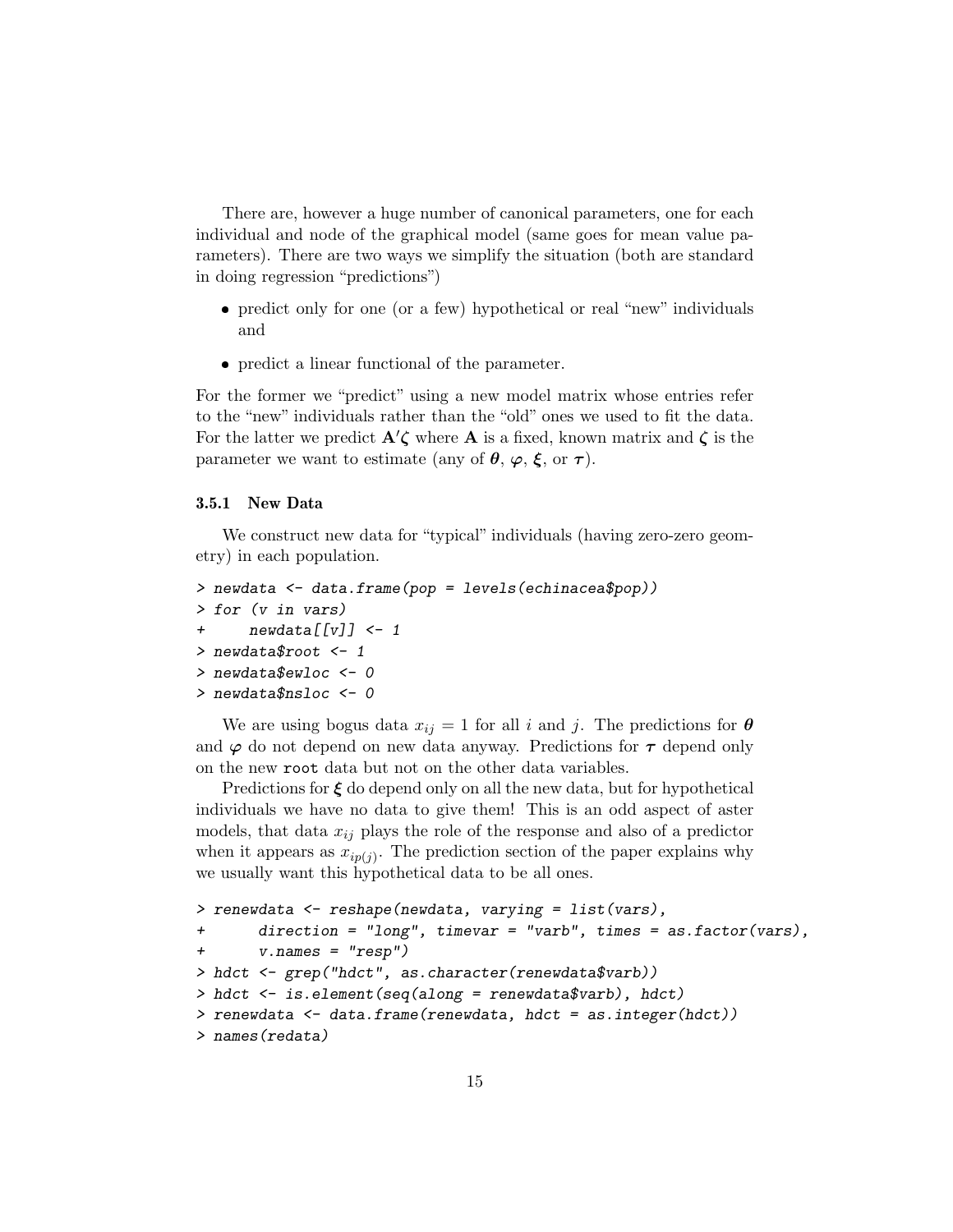```
[1] "pop" "ewloc" "nsloc" "varb" "resp" "id" "root" "hdct"
> names(renewdata)
[1] "pop" "root" "ewloc" "nsloc" "varb" "resp" "id" "hdct"
```
#### 3.5.2 Linear Functional Matrix

The functional of mean value parameters we want is *total head count*, since this has the biological interpretation of the best surrogate of fitness measured in this data set. A biologist (at least an evolutionary biologist) is interested in the "predecessor variables" of head count only insofar as they contribute to head count. Two sets of parameter values that "predict" the same expected total head count (over the three years the data were collected) have the same contribution to fitness. So that is the "prediction" (really functional of mean value parameters) we "predict."

```
> nind <- nrow(newdata)
> nnode <- length(vars)
> amat <- array(0, c(nind, nnode, nind))
> for (i in 1:nind)
+ amat[i , grep("hdct", vars), i] <- 1
```
This says that the i-th component of the predicted linear functional is the sum of the variables having " $hdct$ " in their names for the *i*-th individual (in the new hypothetical data newdata). The linear functional is a simple sum because the elements of amat are all zero or one.

This is a little tricky, so let's take it one step at a time. We are trying to form the linear functional  $\mathbf{A}'\tau$ , which written out in full is the vector with k-th component

$$
\sum_{i\in I_{\text{new}}} \sum_{j\in J} a_{ijk} \tau_{ij}
$$

where  $a_{ijk}$  are the elements of the array **A** and  $\tau_{ij}$  are the elements of the matrix of unconditional mean value parameters  $\tau$  and where  $I_{\text{new}}$  is the index set for the "new hypothetical" individuals in newdata. Since there is one such "new hypothetical" individual for each population,  $I_{\text{new}}$  indexes populations in this particular example.

For such an individual, for an  $i \in I_{\text{new}}$ , we want the corresponding component of  $\mathbf{A}'\tau$  to be that individual's total flower head count, the sum of the  $\tau_{ij}$  such that j is a head count variable. Hence in this particular example we want the dimension of  $\mathbf{A}'\tau$  to be the same as the number of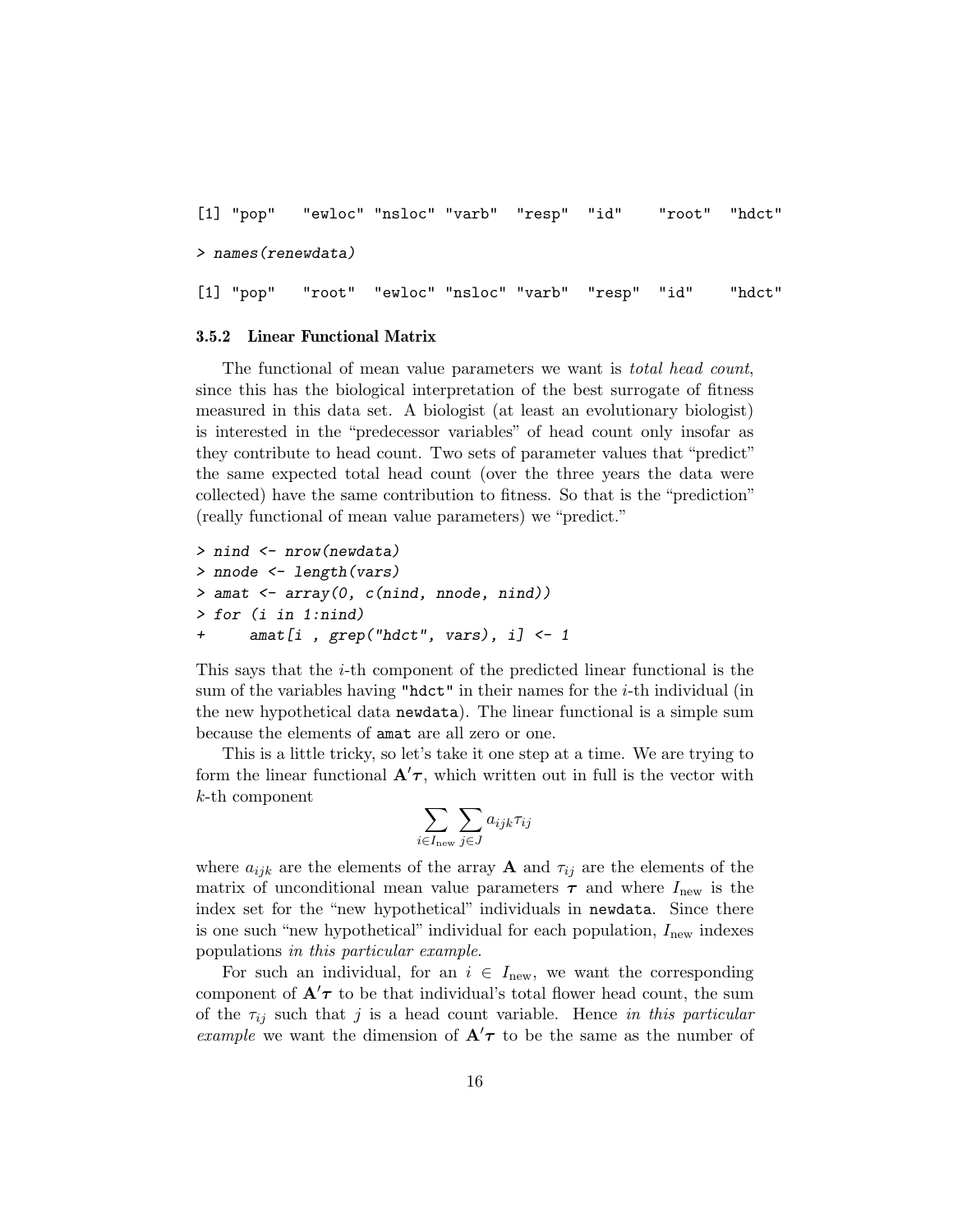individuals (meaning i and k run over the same index set  $I_{\text{new}}$ ). The way we make  $\mathbf{A}'\boldsymbol{\tau}$  be this sum is to set the components of  $a_{i, \cdot, i}$  be one for the terms we want in the sum and zero for the terms we don't want in the sum, and that's exactly what the R code above does.

Note, that in general  $i$  and  $k$  will run over different index sets and that in general there is no reason why the components  $a_{ijk}$  must be zero or one. How one constructs  $a_{ijk}$  varies a great deal from application to application. This example only illustrates one very particular special case.

#### 3.5.3 Prediction

So we are finally ready to make a "prediction"

```
> foo \le predict(aout4, varvar = varb, idvar = id, root = root,
     newdata = renewdata, se.fit = TRUE, amat = amat,
+ parm.type = "canon")
> bar <- cbind(foo$fit, foo$se.fit)
> dimnames(bar) <- list(as.character(newdata$pop), c("Estimate", "Std. Error"))
> print(bar)
```

```
Estimate Std. Error
AA 1.5820795 0.2478499
Eriley 1.0603744 0.1972253
Lf 1.1089604 0.2239097
NWLF 1.2542756 0.1679685
Nessman 0.6350351 0.3800243
SPP 1.6527033 0.1746258
Stevens 1.1998709 0.1945909
```
Since the default model.type is "unconditional", these are (linear functionals of) the unconditional canonical parameters  $\varphi$ .

And for our next trick (neither of these are motivated by a particular scientific question—we're just illustrating the use of predict.aster).

```
> foo \le predict(aout4, varvar = varb, idvar = id, root = root,
+ newdata = renewdata, se.fit = TRUE, amat = amat,
+ parm.type = "canon", model.type = "cond")
> bar <- cbind(foo$fit, foo$se.fit)
> dimnames(bar) <- list(as.character(newdata$pop), c("Estimate", "Std. Error"))
> print(bar)
```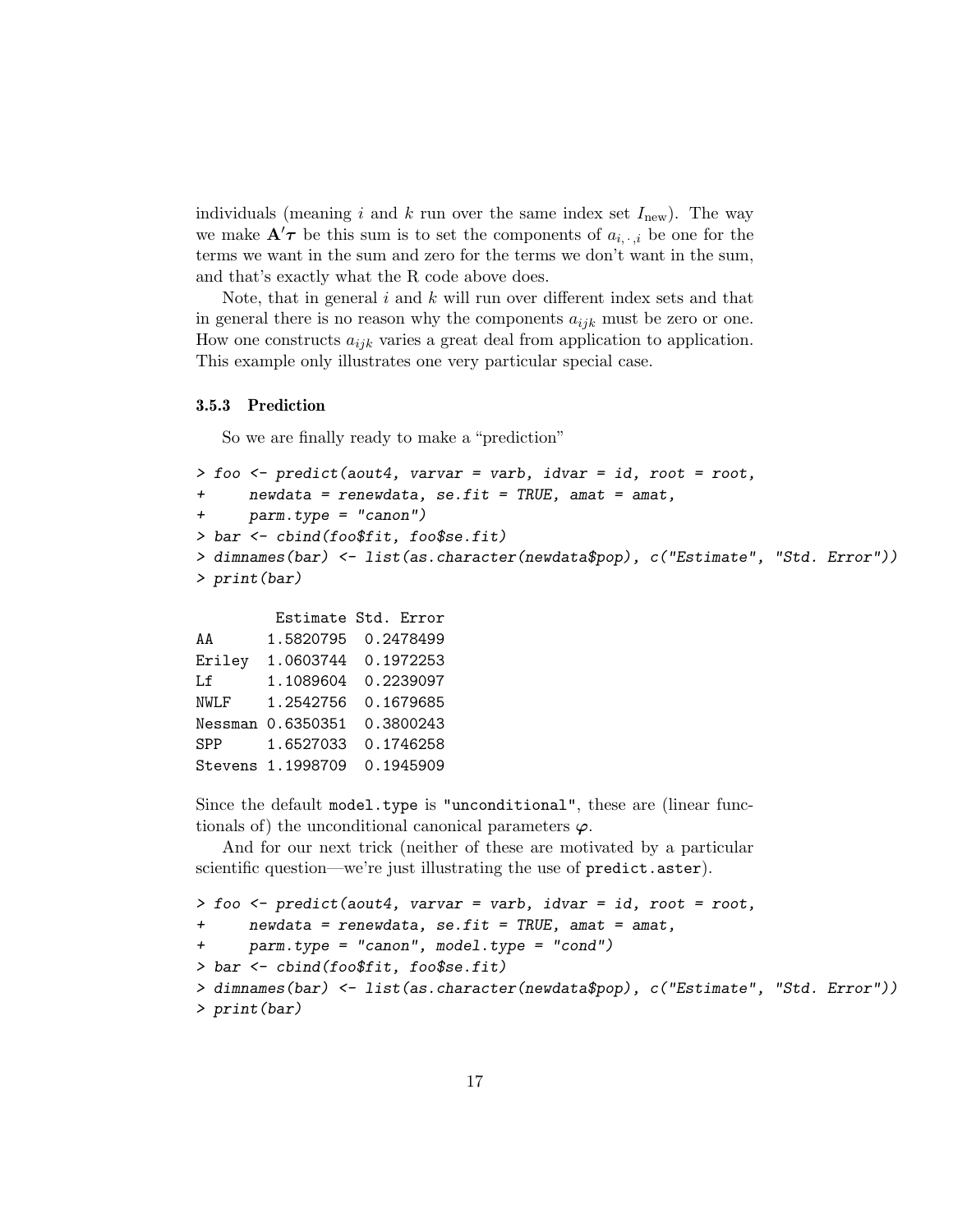|                   | Estimate Std. Error |
|-------------------|---------------------|
| 1.5820795         | 0.2478499           |
| 1.0603744         | 0.1972253           |
| 1.1089604         | 0.2239097           |
| 1.2542756         | 0.1679685           |
| Nessman 0.6350351 | 0.3800243           |
| 1.6527033         | 0.1746258           |
| Stevens 1.1998709 | 0.1945909           |
|                   |                     |

These are (linear functionals of) the conditional canonical parameters  $\theta$ .

Woof! When I saw this the first time, I spent over an hour trying to track down the bug in predict.aster that gives the same predictions for two different types of parameters. But it's not a bug. The canonical parameters for "leaf" nodes (no successors) are the same!

Let's try the "ld" level (mortality)

```
> bmat \leq array(0, c(nind, nnode, nind))
> for (i in 1:nind)
+ bmat[i , grep("ld", vars), i] <- 1
> foo <- predict(aout4, varvar = varb, idvar = id, root = root,
+ newdata = renewdata, se.fit = TRUE, amat = bmat,
+ parm.type = "canon")
> bar <- cbind(foo$fit, foo$se.fit)
> dimnames(bar) <- list(as.character(newdata$pop), c("Estimate", "Std. Error"))
> print(bar)
         Estimate Std. Error
AA -0.6851641 0.1271524
Eriley -0.6851641 0.1271524
Lf -0.6851641 0.1271524
NWLF -0.6851641 0.1271524
Nessman -0.6851641 0.1271524
SPP -0.6851641 0.1271524
Stevens -0.6851641 0.1271524
> foo \le predict(aout4, varvar = varb, idvar = id, root = root,
+ newdata = renewdata, se.fit = TRUE, amat = bmat,
+ parm.type = "canon", model.type = "cond")
> bar <- cbind(foo$fit, foo$se.fit)
> dimnames(bar) <- list(as.character(newdata$pop), c("Estimate", "Std. Error"))
> print(bar)
```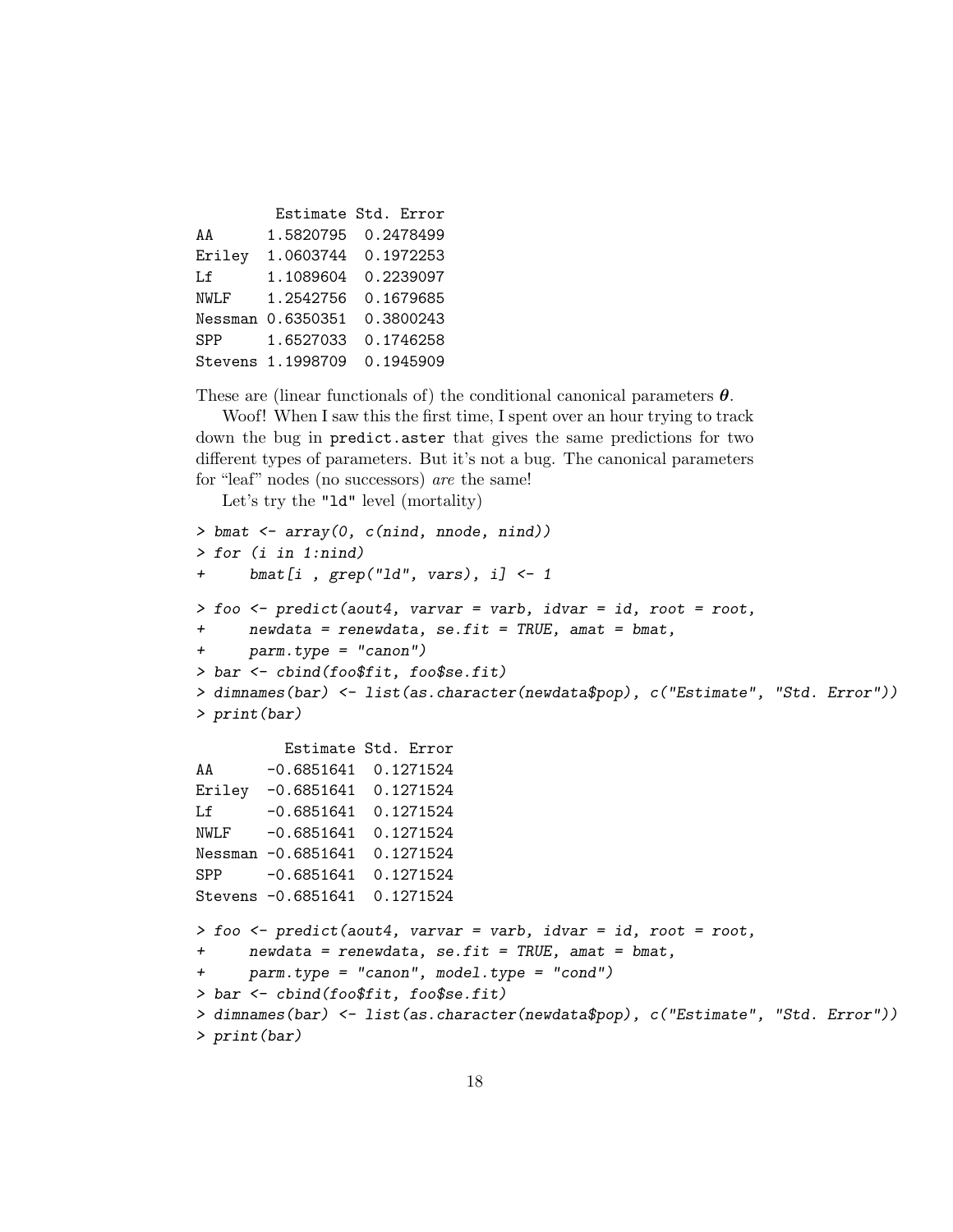|            |                  | Estimate Std. Error |
|------------|------------------|---------------------|
| AA         | 7.944257         | 0.6177680           |
| Eriley     | 6.928158         | 0.4348137           |
| Lf         | 7.009798         | 0.4758742           |
| NWLF       | 7.268865         | 0.4173700           |
|            | Nessman 6.307471 | 0.5759345           |
| <b>SPP</b> | 8.108078         | 0.4831169           |
|            | Stevens 7.169185 | 0.4481993           |

Now quite different! And we have another puzzle. Why, according to aster model theory is it the right thing that all of the  $\xi_{ij}$  are the same where  $j$  is for an "1d" node? Just look at the model: we don't have an interaction of ld and pop.

```
> foo <- predict(aout3, varvar = varb, idvar = id, root = root,
+ newdata = renewdata, se.fit = TRUE, amat = bmat,
+ parm.type = "canon")
> bar <- cbind(foo$fit, foo$se.fit)
> dimnames(bar) <- list(as.character(newdata$pop), c("Estimate", "Std. Error"))
> print(bar)
          Estimate Std. Error
```
AA -1.04898992 0.4036746 Eriley -0.05110772 0.2496746 Lf -0.09241159 0.3025186 NWLF -0.99647496 0.1949520 Nessman -0.41541594 0.4080958 SPP -0.54382117 0.2825132 Stevens -1.29876764 0.2422731

If instead we use the model aout3, which does have such an interaction (the interaction is with non-hdct, but that includes  $Id$ ), then the  $\xi_{ij}$  are different.

What this all proves other than that aster models are complicated, I don't know. The point is just to give some examples. We don't think scientists should want to "predict" canonical parameters much (except perhaps just to see what's going on under the hood of some model).

#### 3.6 Mean Value Parameters

To repeat our mantra

Only probabilities and expectations are meaningful.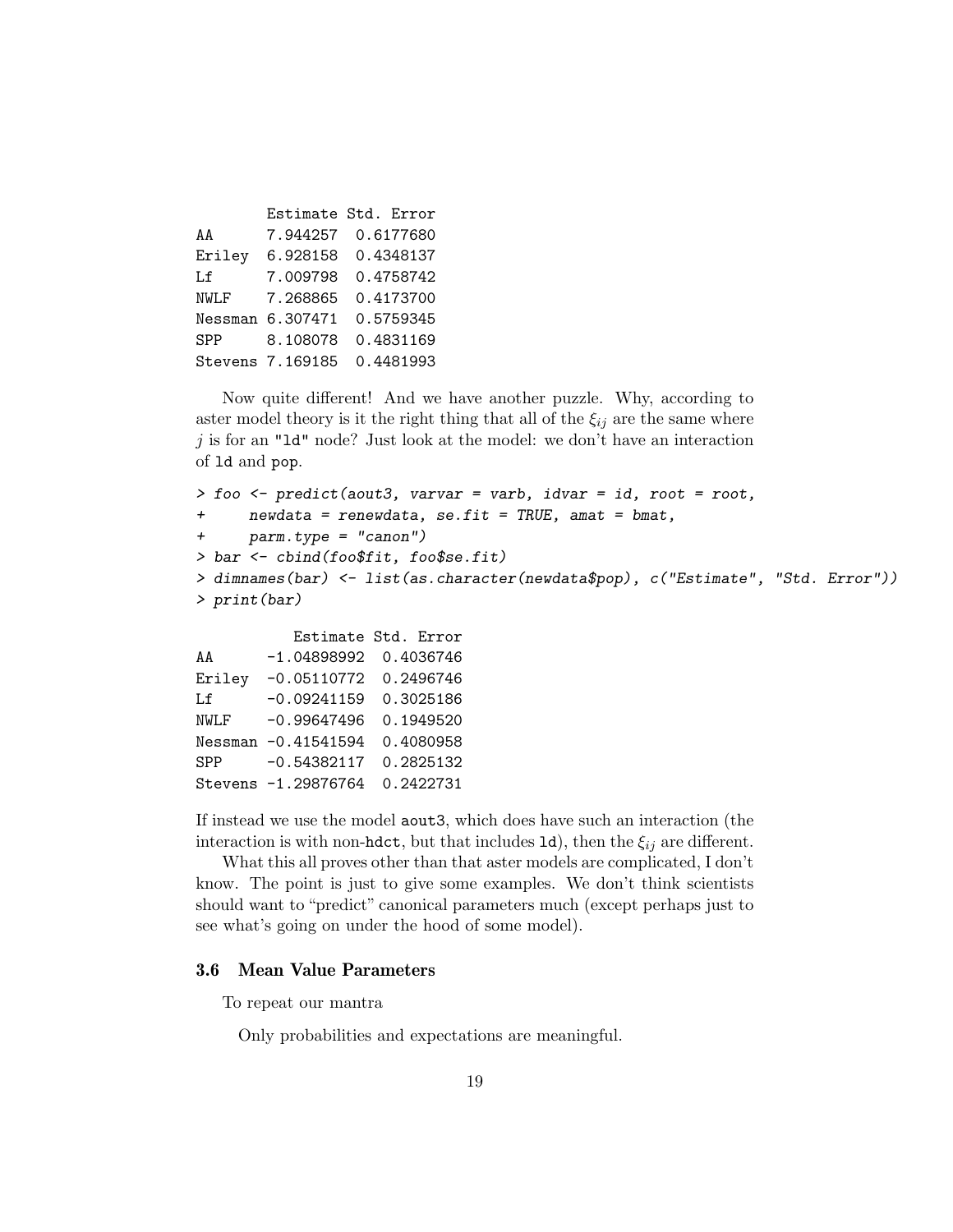The parameters that predict.aster can predict and that are meaningful (according to our mantra) are mean value parameters. As with everything else, there are two kinds, conditional and unconditional ( $\xi$  and  $\tau$ , respectively).

Let's try that.

```
> pout3 <- predict(aout3, varvar = varb, idvar = id, root = root,
     newdata = renewal, se.fit = TRUE, amat = amat)> pout4 <- predict(aout4, varvar = varb, idvar = id, root = root,
     newdata = renewal, se.fit = TRUE, amat = amat)
```
Figure 1 is produced by the following code

```
> popnames <- as.character(newdata$pop)
> fit3 <- pout3$fit
> fit4 <- pout4$fit
> i <- seq(along = popnames)
> f_{OO} <- 0.1
> y4top <- fit4 + crit * pout4$se.fit
> y4bot <- fit4 - crit * pout4$se.fit
> y3top <- fit3 + crit * pout3$se.fit
> y3bot <- fit3 - crit * pout3$se.fit
> plot(c(i - 1.5 * foo, i - 1.5 * foo, i + 1.5 * foo, i + 1.5 * foo),c(y4top, y4bot, y3top, y3bot), type = "n", axes = FALSE,
+ xlab = "", ylab = "")> segments(i - 1.5 * foo, y4bot, i - 1.5 * foo, y4top)
> segments(i - 2.5 * foo, y4bot, i - 0.5 * foo, y4bot)
> segments(i - 2.5 * foo, y4top, i - 0.5 * foo, y4top)
> segments(i - 2.5 * foo, fit4, i - 0.5 * foo, fit4)
> segments(i + 1.5 * foo, y3bot, i + 1.5 * foo, y3top, lty = 2)
> segments(i + 2.5 * foo, y3bot, i + 0.5 * foo, y3bot)
> segments(i + 2.5 * foo, y3top, i + 0.5 * foo, y3top)
> segments(i + 2.5 * foo, fit3, i + 0.5 * foo, fit3)
> axis(side = 2)> title(ylab = "unconditional mean value parameter")
> axis(side = 1, at = i, labels = popnames)> title(xlab = "population")
```
and appears on p. 21.

Figure 1 looks pretty much like the plot in the paper. It's a little different because the spatial part of the model (involving ewloc and nsloc is simpler).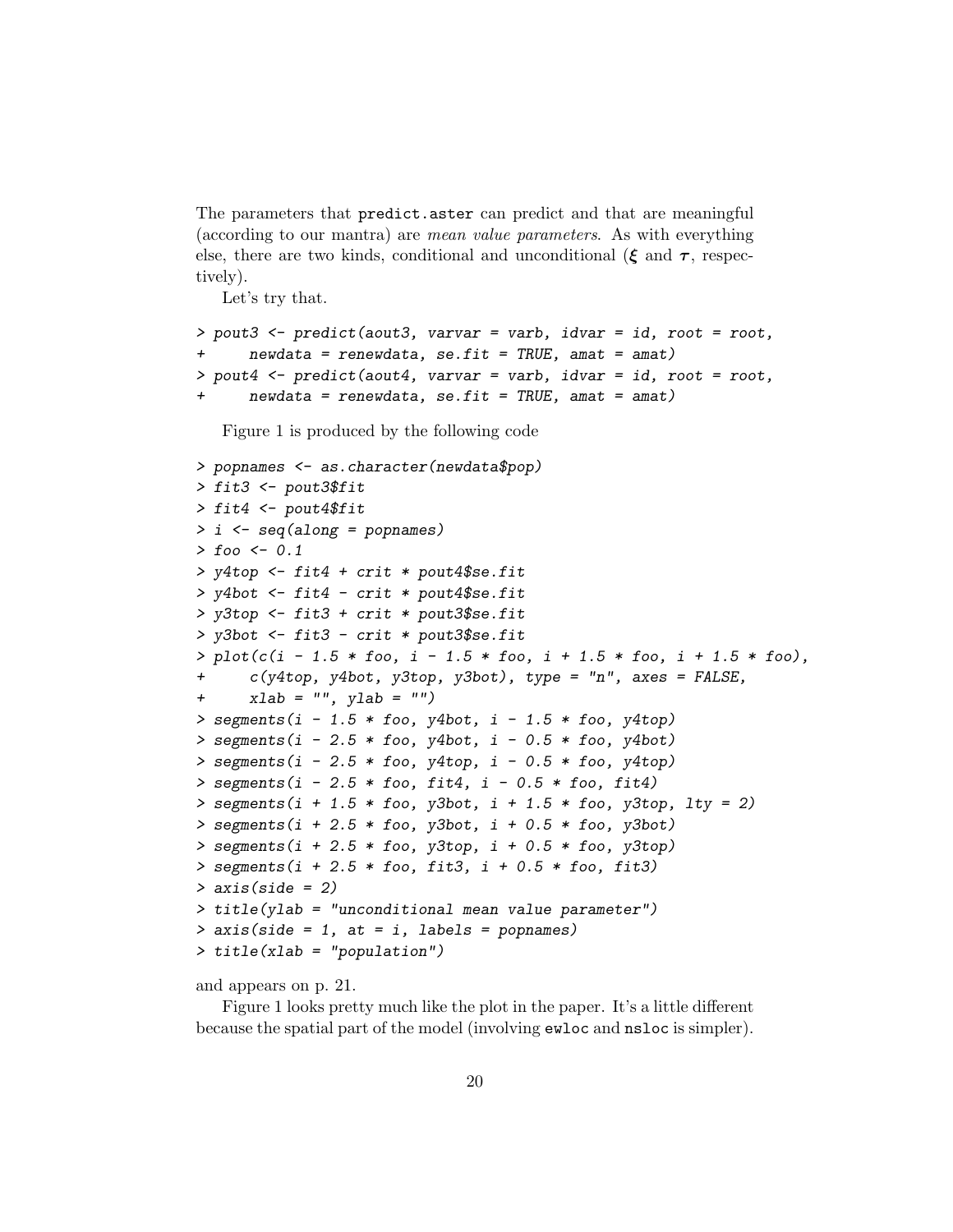

Figure 1: 95% confidence intervals for unconditional mean value parameter for fitness (sum of head count for all years) at each population for a "typical" individual having position zero-zero and having the parameterization of Model 4 (solid bar) or Model 3 (dashed bar). Tick marks in the middle of the bars are the center (the MLE).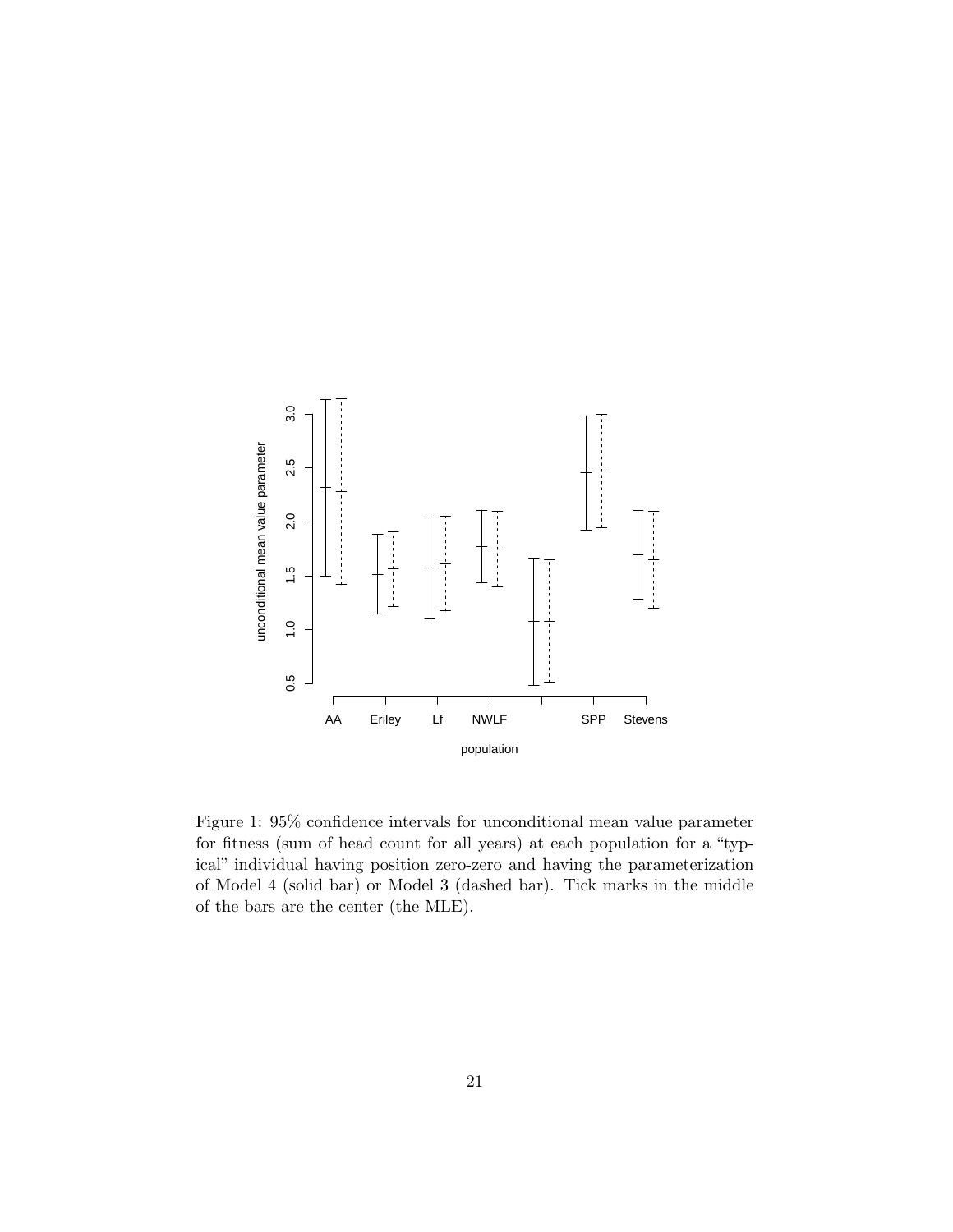These confidence intervals have real-world meaning. The parameters predicted are expected flower head count over the course of the experiment for "typical" individuals ("typical" spatial location smack dab in the middle because we centered the spatial coordinates to have median zero) at each of the populations. (BTW I have no idea why axis leaves off one of the population labels when there's plenty of room. To get this plot right for the paper I just edited the PostScript file and put in the missing label by hand. If you ask me, it's a bug. But the axis maintainer would probably say it's a feature.)

As we have seen, you can "predict" any kind of parameter  $(\beta, \theta, \varphi, \xi)$  or  $\tau$ ) for any model. All of the examples so far have been unconditional aster models (FEF). But we could have done everything above if we had originally fit conditional aster models (CEF).

### 4 Conditional Aster Models

We could now repeat everything above *mutatis mutandis*. The only thing that would change is an argument type = "conditional" to any call to the aster function. Then everything else works exactly the same (of course the actual numerical results are different, but the other function calls to summary.aster, anova.aster, or predict.aster are meaningful without change).

Let's look at one example.

```
> cout4 <- aster(resp \tilde{ } varb + nsloc + ewloc + pop * hdct - pop,
+ pred, fam, varb, id, root, data = redata, type = "cond")
> pcout4 <- predict(cout4, varvar = varb, idvar = id, root = root,
+ newdata = renewdata, se.fit = TRUE, amat = amat)
```
Note that these are exactly the same as the commands that made pout4 except for the extra argument type = "cond" in the aster function call. Thus we have fit a conditional aster model (CEF) but predicted exactly the same  $A'\tau$  as in pout 4.

Figure 2 compares these two "predictions" and is produced by the following code

```
> popnames <- as.character(newdata$pop)
> fit3 <- pcout4$fit
> fit4 <- pout4$fit
> i <- seq(along = popnames)
> foo \leftarrow 0.1
```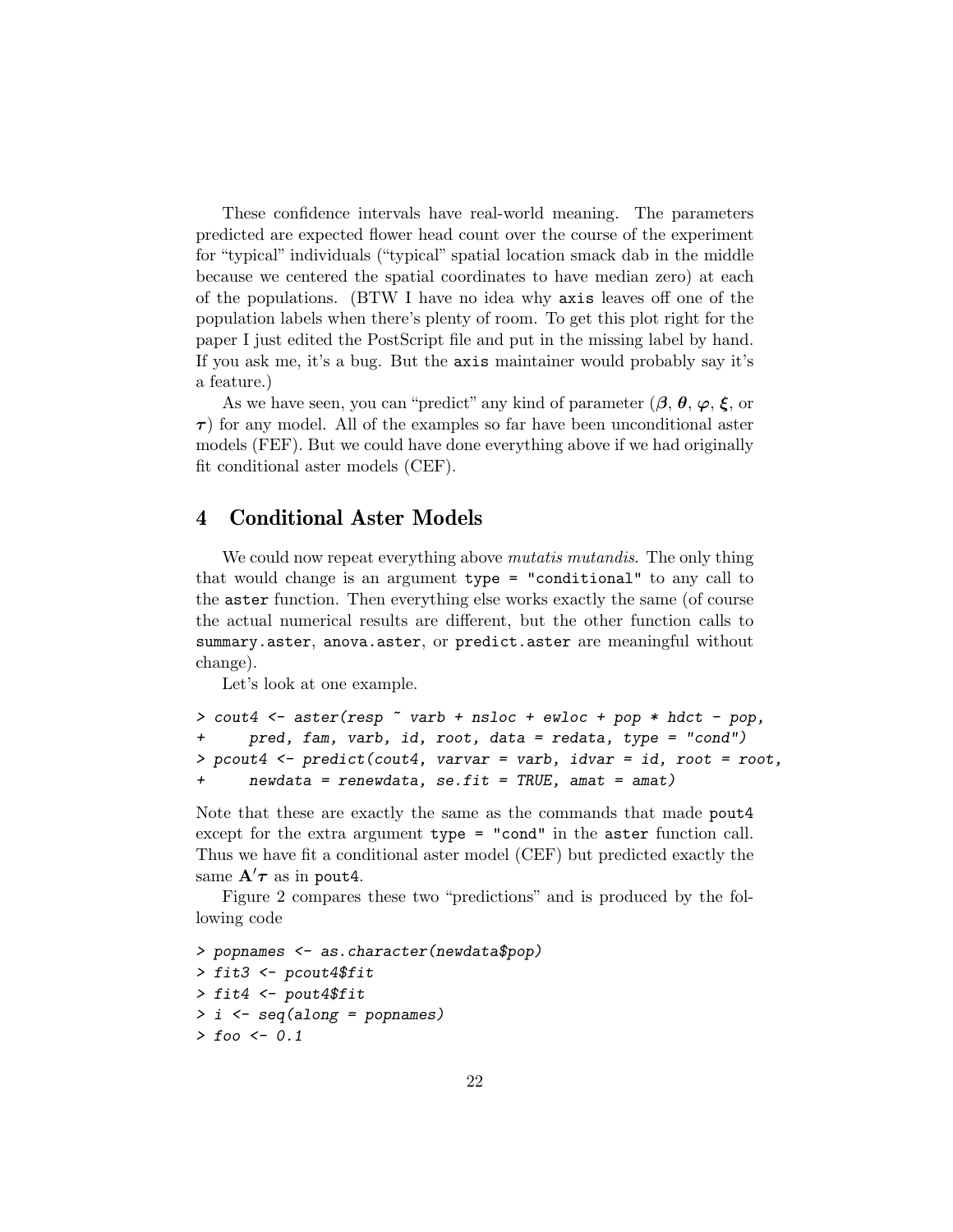```
> y4top <- fit4 + crit * pout4$se.fit
> y4bot <- fit4 - crit * pout4$se.fit
> y3top <- fit3 + crit * pcout4$se.fit
> y3bot <- fit3 - crit * pcout4$se.fit
> plot(c(i - 1.5 * foo, i - 1.5 * foo, i + 1.5 * foo, i + 1.5 * foo),c(y4top, y4bot, y3top, y3bot), type = "n", axes = FALSE,
+ xlab = "", ylab = "")> segments(i - 1.5 * foo, y4bot, i - 1.5 * foo, y4top)
> segments(i - 2.5 * foo, y4bot, i - 0.5 * foo, y4bot)
> segments(i - 2.5 * foo, y4top, i - 0.5 * foo, y4top)
> segments(i - 2.5 * foo, fit4, i - 0.5 * foo, fit4)
> segments(i + 1.5 * foo, y3bot, i + 1.5 * foo, y3top, lty = 2)
> segments(i + 2.5 * foo, y3bot, i + 0.5 * foo, y3bot)
> segments(i + 2.5 * foo, y3top, i + 0.5 * foo, y3top)
> segments(i + 2.5 * foo, fit3, i + 0.5 * foo, fit3)
> axis(side = 2)> title(ylab = "unconditional mean value parameter")
> axis(side = 1, at = i, labels = popnames)> title(xlab = "population")
```
and appears on p. 24.

Now note that the two types of intervals (solid and dashed) are wildly different. Of course, they should be wildy different because the two types of models, one with  $\varphi = M\beta$  and the other with  $\theta = M\beta$ , are radically different. There is no reason for the two types of predictions (of exactly the same thing) based on two radically different models should be similar. And they aren't. So we are only seeing what we should expect to see, and this doesn't prove anything about anything (except for the trivial fact that FEF and CEF aster models are different).

Comment We haven't really done justice to conditional models. Since this is a tutorial, we don't have to. As we said (twice), everything is the same except for type = "cond" in the appropriate place.

And this is not the place to explain why one would want to use a conditional or unconditional model. And, to be honest, we don't know. We know, and explain in the paper, what each one does and why

Conditional aster models are simple algebraically, but complicated statistically.

Unconditional aster models are complicated algebraically, but simple statistically.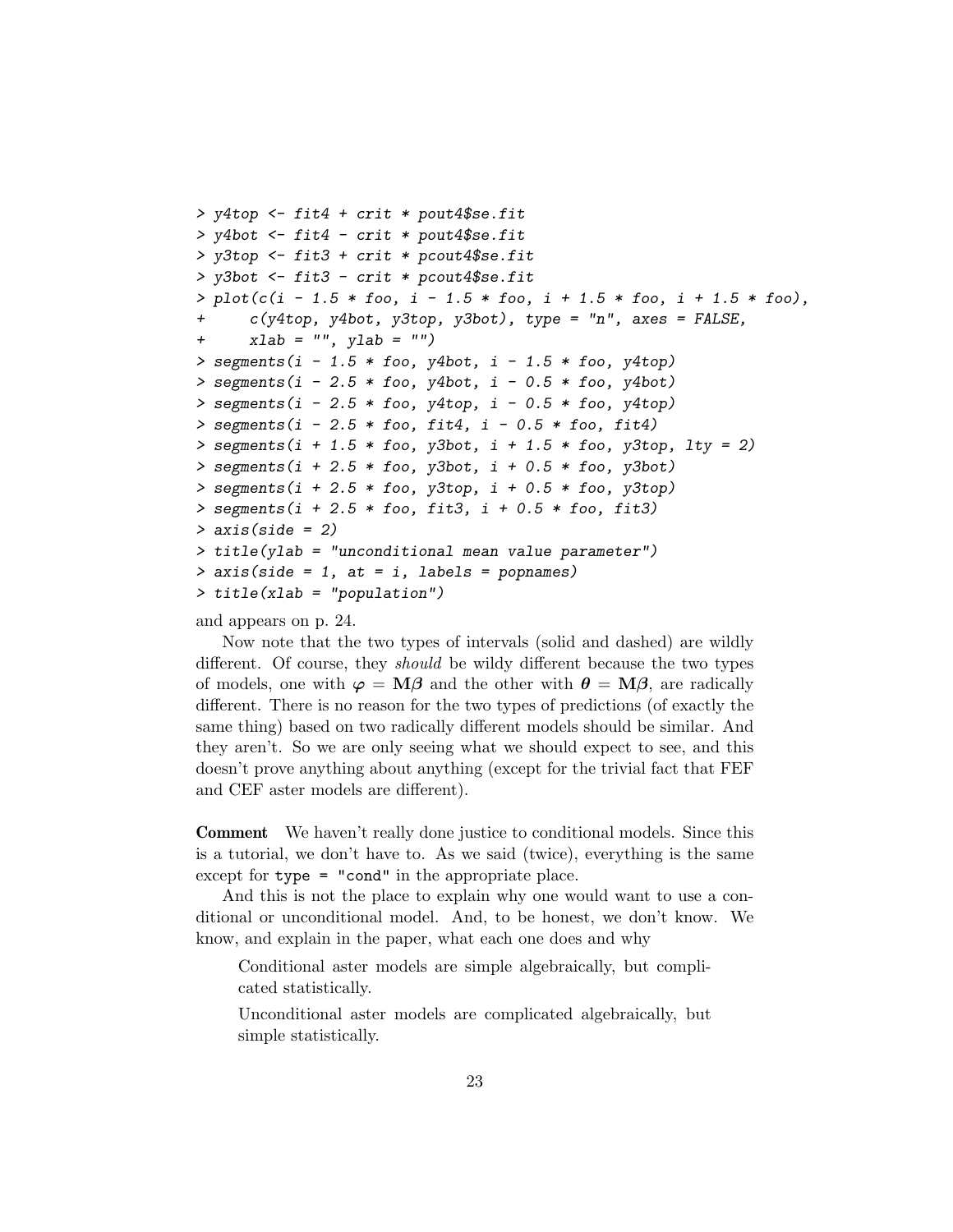

Figure 2: 95% confidence intervals for unconditional mean value parameter for fitness (sum of head count for all years) at each population for a "typical" individual having position zero-zero and having the parameterization of Model 4, either an unconditional model (solid bar) or conditional model (dashed bar). Tick marks in the middle of the bars are the center (the MLE).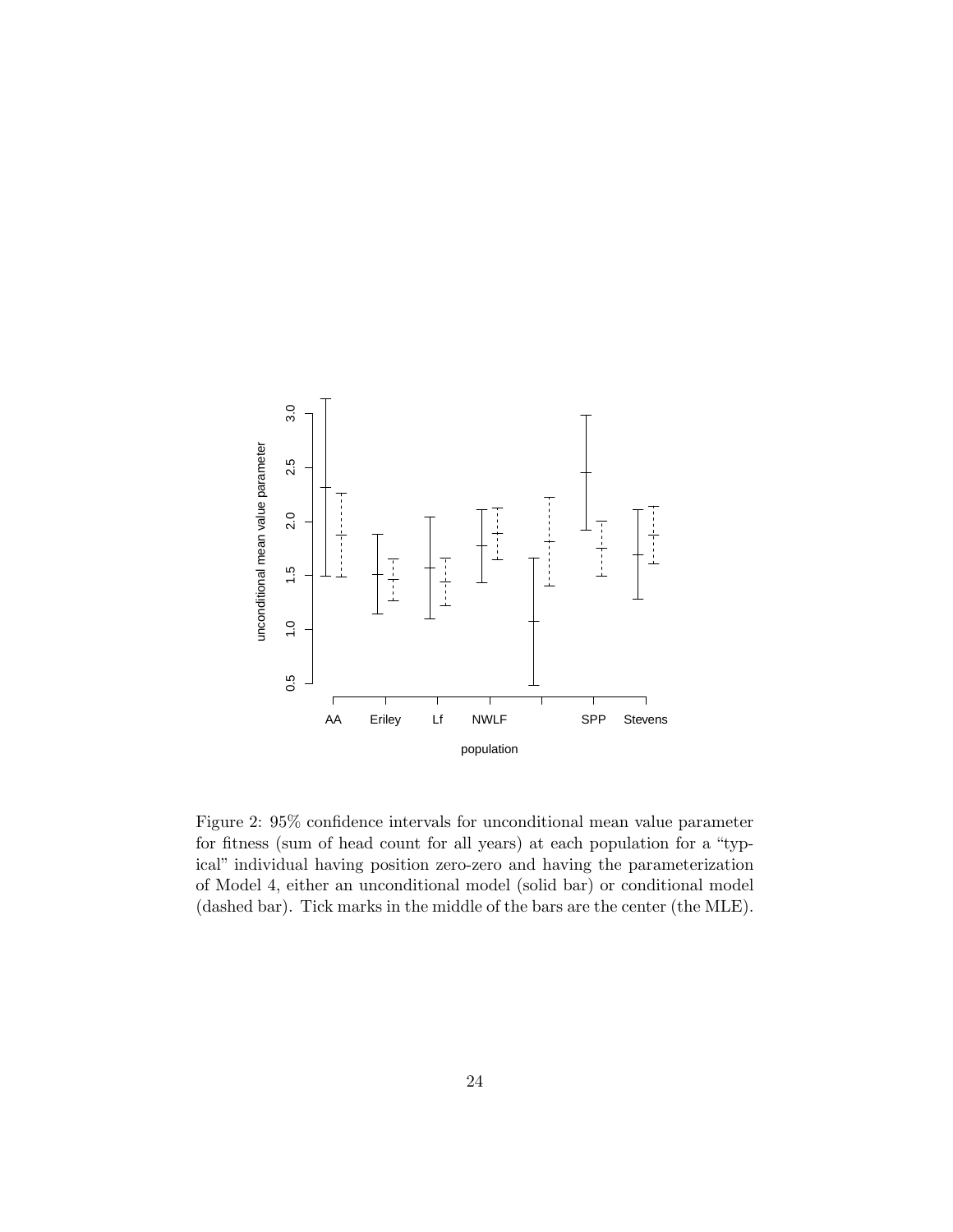But we have to admit that these arguments from theoretical statistics may cut no ice with scientists, even if understood. It all depends on what particular scientific questions one is trying to answer. Thus we have written the aster package to be completely even-handed (except for defaults) with respect to conditional and unconditional (models or parameters). Whatever can be done with one kind can be done with the other. So use whatever you think right.

## 5 Simulation

One function we haven't covered is raster which simulates aster models. Let's check the coverage of some of our so-called  $95\%$  confidence intervals.

We start with another use of predict. The raster function wants  $\boldsymbol{\theta}$  or, to be more precise, here we use  $\theta$ .

```
> theta.hat <- predict(aout4, model.type = "cond", parm.type = "canon")
> theta.hat \leq matrix(theta.hat, nrow = nrow(aout4$x), ncol = ncol(aout4$x))
> fit.hat <- pout4$fit
> beta.hat <- aout4$coefficients
```
We also need root data, and it will be simpler if we actually don't use the forms of the aster and predict.aster functions that take formulas (because then we don't have to cram the simulated data in a data frame and we avoid a lot of repetitive parsing of the same formulas)

```
> root <- aout4$root
> modmat <- aout4$modmat
> modmat.pred <- pout4$modmat
> x. pred < - matrix(1, nrow = dim(modmat.pred)[1], ncol = dim(modmat.pred)[2])> root.pred <- x.pred
```
Now we're ready for a simulation

```
> set.seed(42)
> nboot <-100> cover <- matrix(0, nboot, length(fit.hat))
> for (iboot in 1:nboot) {
+ xstar <- raster(theta.hat, pred, fam, root)
+ aout4star <- aster(xstar, root, pred, fam, modmat, beta.hat)
+ pout4star <- predict(aout4star, x.pred, root.pred, modmat.pred,
+ amat, se.fit = TRUE)
```